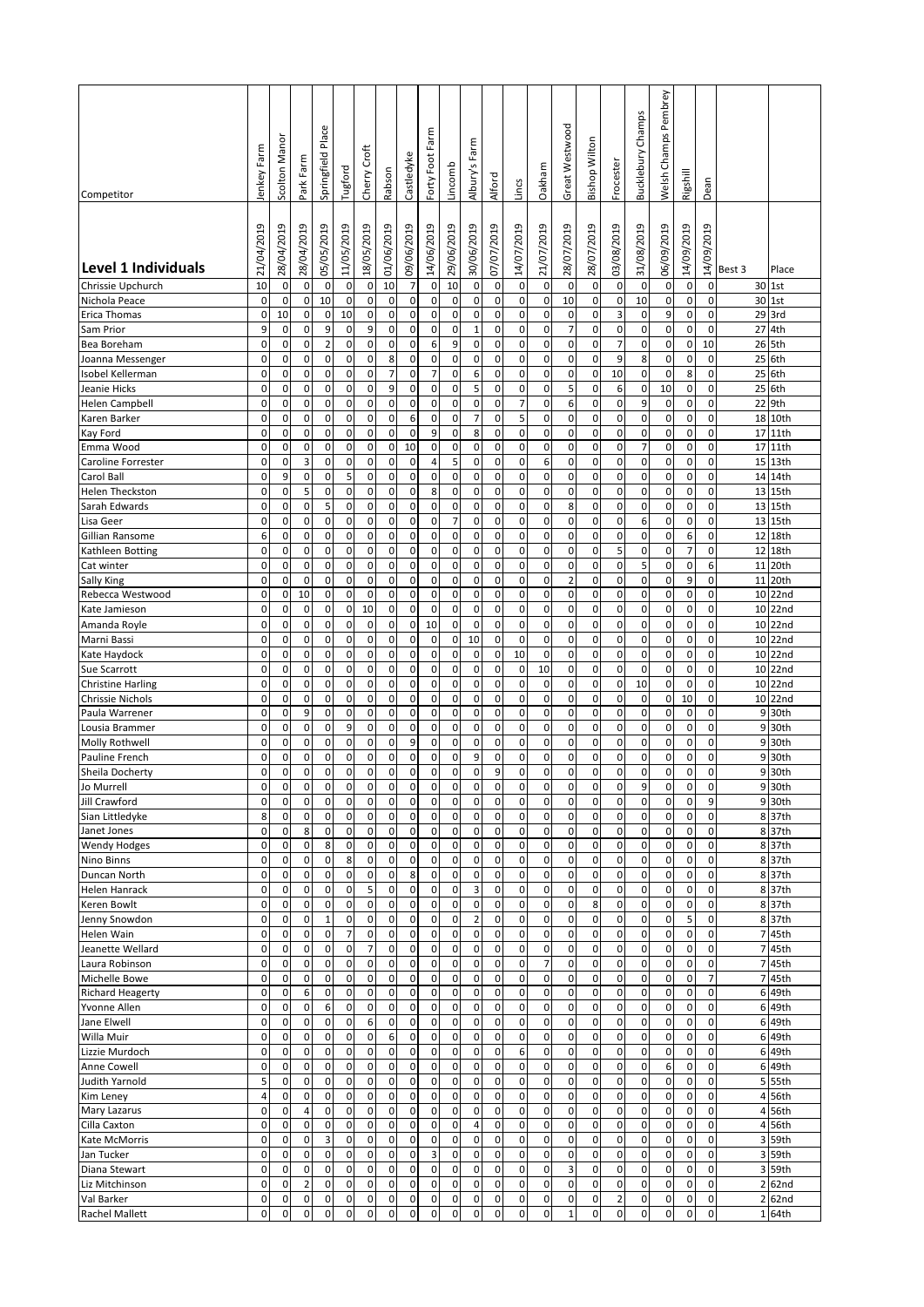|                                                                     |                     |                        |                   |                          |                          |                                    |                             |                  |                               |                   |                  |                  |                  |                     |                             |                                    |                     | Champs              | Pembrey                  |             |                             |          |                     |
|---------------------------------------------------------------------|---------------------|------------------------|-------------------|--------------------------|--------------------------|------------------------------------|-----------------------------|------------------|-------------------------------|-------------------|------------------|------------------|------------------|---------------------|-----------------------------|------------------------------------|---------------------|---------------------|--------------------------|-------------|-----------------------------|----------|---------------------|
|                                                                     | ε                   |                        | Place             |                          |                          |                                    |                             |                  | Forty Foot Farm               |                   |                  |                  |                  |                     | Great Westwood              |                                    |                     |                     | Welsh Champs             |             |                             |          |                     |
|                                                                     |                     | Farm                   | Springfield       |                          |                          | Croft                              |                             | Castledyke       |                               |                   | 's Farm          |                  |                  |                     |                             | <b>Bishop Wilton</b>               |                     | <b>Bucklebury</b>   |                          |             |                             |          |                     |
|                                                                     | lenkey Far          | Park                   |                   | Tugford                  | ŠΜ                       | Cherry                             | Rabson                      |                  |                               | Lincomb           | Albury's         | Alford           | Lincs            | Oakham              |                             |                                    | Frocester           |                     |                          | Rigshill    | Dean                        |          |                     |
| Competitor                                                          |                     |                        |                   |                          |                          |                                    |                             |                  |                               |                   |                  |                  |                  |                     |                             |                                    |                     |                     |                          |             |                             |          |                     |
|                                                                     |                     |                        |                   |                          |                          |                                    |                             |                  |                               |                   |                  |                  |                  |                     |                             |                                    |                     |                     |                          |             |                             |          |                     |
|                                                                     |                     |                        | Ō                 |                          |                          |                                    |                             |                  |                               |                   |                  |                  |                  |                     |                             |                                    |                     |                     |                          |             |                             |          |                     |
|                                                                     |                     |                        |                   |                          |                          |                                    |                             |                  |                               |                   |                  |                  |                  |                     |                             |                                    |                     |                     |                          |             |                             |          |                     |
|                                                                     | 21/04/2019          | 28/04/2019             | 05/05/201         | 11/05/2019               | 17/05/2019               | 18/05/2019                         | 01/06/2019                  | 09/06/2019       | 14/06/2019                    | 29/06/2019        | 30/06/2019       | 07/07/2019       | 14/07/2019       | 21/07/2019          | 28/07/2019                  | 28/07/2019                         | 03/08/2019          | 31/08/2019          | 06/09/2019               | 14/09/2019  | 14/09/2019                  |          |                     |
| <b>Level 1 Pairs</b>                                                |                     |                        |                   |                          |                          |                                    |                             |                  |                               |                   |                  |                  |                  |                     |                             |                                    |                     |                     |                          |             |                             | Best 3   | Place               |
| Angela Hughes & Lindsay Measures                                    | 0                   | 0                      | 0                 | $\mathbf 0$              | $\pmb{0}$                | $\mathsf{O}\xspace$                | $\pmb{0}$                   | 10               | $\pmb{0}$                     | $\pmb{0}$         | 10               | 0                | 0                | 0                   | 10                          | $\mathbf 0$                        | 0                   | 0                   | 0                        | 0           | 10                          |          | 30 1st              |
| Chrissie Nichols & Caroline Brown                                   | 0                   | 0                      | 0                 | 10                       | $\mathsf 0$              | $\mathbf 0$                        | $\bf 8$                     | 0                | 10                            | 0                 | 0                | 0                | 0                | 0                   | $\mathbf 0$                 | $\mathbf 0$                        | $\mathbf 0$         | 0                   | 0                        | 0           | 0<br>0                      |          | 28 2nd              |
| Jo Vincent & Emma Saunders<br>Sue Squirrell & Lynsey Ellis          | 0<br>0              | 0<br>$\overline{7}$    | 0<br>0            | $\pmb{0}$<br>$\pmb{0}$   | $\pmb{0}$<br>$\pmb{0}$   | $\mathsf{O}\xspace$<br>$\mathbf 0$ | 6<br>$\mathbf 0$            | $\mathbf 0$<br>9 | $\mathbf 0$<br>$\overline{7}$ | 10<br>$\mathbf 0$ | 0<br>$\mathbf 0$ | 0<br>0           | 0<br>0           | $\pmb{0}$<br>5      | $\mathbf 0$<br>$\mathbf{1}$ | $\mathbf 0$<br>$\mathbf{0}$        | 10<br>$\mathbf 0$   | 0<br>8              | $\pmb{0}$<br>0           | 0<br>0      | 0                           |          | 26 3rd<br>24 4th    |
| Cecilia Harrington & Pauline French                                 | 4                   | $\pmb{0}$              | 0                 | $\pmb{0}$                | $\pmb{0}$                | $\bf 8$                            | $\mathsf{O}\xspace$         | $\pmb{0}$        | 9                             | 0                 | 0                | $\mathbf 0$      | 0                | 0                   | $\mathbf 0$                 | $\mathbf{0}$                       | $\mathbf 0$         | 0                   | 0                        | 6           | 0                           |          | 23 5th              |
| Robin Tillett & Bella Craven                                        | 0                   | 8                      | 0                 | $\pmb{0}$                | 0                        | $\mathbf 0$                        | $\pmb{0}$                   | 0                | 4                             | 0                 | 0                | 0                | 0                | 10                  | 0                           | $\mathbf 0$                        | 0                   | 0                   | $\pmb{0}$                | 0           | 0                           |          | 22 6th              |
| Kirsty Adams & Eleanor Prescott                                     | 0                   | 6                      | $\pmb{0}$         | $\pmb{0}$                | $\pmb{0}$                | $\mathsf{O}\xspace$                | $\overline{4}$              | 0                | $\mathbf 0$                   | 5                 | 0                | 0                | 0                | 0                   | $\mathbf 0$                 | $\mathbf{0}$                       | 0                   | 10                  | $\pmb{0}$                | 0           | 0                           |          | 21 7th              |
| Cilla Claxton & Caroline Richardson                                 | 3                   | 0                      | $\overline{7}$    | $\pmb{0}$                | 0                        | $\mathsf{O}\xspace$                | 5                           | 0                | $\mathbf 0$                   | 0                 | 0                | 0                | 0                | 8                   | $\mathbf 0$                 | $\mathbf{0}$                       | $\pmb{0}$           | 0                   | $\pmb{0}$                | 4           | 0                           |          | 20 8th              |
| Kay Ford & Kim Leney                                                | 0                   | $\mathbf 0$            | 5                 | $\pmb{0}$                | $\pmb{0}$                | 6                                  | $\mathbf 0$                 | 0                | $\mathbf 0$                   | 0                 | 0                | 0                | 0                | $\mathbf 0$         | 6                           | 0                                  | $\overline{7}$      | $\pmb{0}$           | $\mathbf 0$              | 0           | 0                           |          | 19 9th              |
| Michelle Bowe & Marian Pritchard                                    | 0                   | 0                      | 0                 | 0                        | 0                        | $\mathbf 0$                        | 10                          | 0                | $\mathbf 0$                   | 3                 | 0                | 0                | 0                | 0                   | $\mathbf 0$                 | $\mathbf{0}$                       | $\sqrt{4}$          | 5                   | $\mathbf 0$              | 0           | 0                           |          | 19 9th              |
| Sharon Petchey & Mel Bowers                                         | 0                   | 0                      | $\pmb{0}$         | $\pmb{0}$                | $\mathbf 0$              | $\mathbf 0$                        | $\mathbf 1$                 | 0                | 0                             | 8                 | 0                | 0                | $\mathbf 0$      | $\mathbf 0$         | $\mathbf 0$                 | $\mathbf 0$                        | $\mathbf 0$         | 0                   | 9                        | 0           | 0                           |          | 18 11th             |
| Suzanne Harrison & Kathy Lynn<br>Isobel Kellermann & Pauline French | $\overline{7}$<br>0 | 0<br>$\pmb{0}$         | $\pmb{0}$<br>9    | $\mathsf 0$<br>$\pmb{0}$ | 0<br>$\pmb{0}$           | 10<br>0                            | $\pmb{0}$<br>$\pmb{0}$      | 0<br>0           | 0<br>$\mathbf 0$              | $\mathbf 0$<br>0  | 0<br>0           | $\mathbf 0$<br>0 | 0<br>0           | $\mathbf 0$<br>0    | $\mathbf 0$<br>8            | $\mathbf 0$<br>$\mathbf{0}$        | 0<br>$\mathbf 0$    | 0<br>0              | $\mathbf 0$<br>0         | 0<br>0      | 0<br>0                      | 17<br>17 | 12th<br>12th        |
| Danille Glaister & Caroline Pederick                                | 0                   | 0                      | 0                 | 0                        | 0                        | $\mathbf 0$                        | $\pmb{0}$                   | 0                | $\mathbf 0$                   | 0                 | 0                | 0                | 0                | 0                   | $\mathbf 0$                 | $\mathbf{0}$                       | 8                   | 9                   | $\pmb{0}$                | 0           | 0                           | 17       | 12th                |
| Marnie Bassi & Jackie Holding                                       | 9                   | $\pmb{0}$              | 0                 | $\pmb{0}$                | $\pmb{0}$                | $\overline{7}$                     | $\mathsf{O}\xspace$         | 0                | $\mathbf 0$                   | 0                 | 0                | 0                | 0                | 0                   | $\mathbf 0$                 | $\mathbf 0$                        | 0                   | 0                   | $\mathsf 0$              | 0           | 0                           |          | 16 15th             |
| Chrissie Upchurch & Monica Russell                                  | 0                   | 10                     | 0                 | $\pmb{0}$                | 0                        | $\pmb{0}$                          | $\mathsf{O}\xspace$         | 0                | 5                             | 0                 | 0                | 0                | 0                | 0                   | $\mathbf 0$                 | $\mathbf 0$                        | 0                   | 0                   | $\pmb{0}$                | 0           | 0                           |          | 15 16th             |
| Tina Cobourn & Jaz Khan                                             | 5                   | $\overline{c}$         | 3                 | $\pmb{0}$                | $\pmb{0}$                | 3                                  | $\mathsf{O}\xspace$         | 0                | $\mathbf 0$                   | $\mathbf 0$       | $\mathbf 0$      | $\mathbf 0$      | 0                | 0                   | $\overline{7}$              | $\mathbf{0}$                       | 0                   | 0                   | $\mathbf 0$              | $\mathbf 0$ | 0                           |          | 15 16th             |
| Sally Morgan & Nicola Peace                                         | 0                   | $\pmb{0}$              | 0                 | $\pmb{0}$                | 0                        | $\mathsf{O}\xspace$                | $\pmb{0}$                   | 0                | 8                             | 0                 | 0                | 0                | 0                | 0                   | $\mathbf 0$                 | $\mathbf 0$                        | 5                   | 0                   | $\pmb{0}$                | 0           | 0                           |          | 13 18th             |
| Anastasia Weiner & David Turner                                     | 0                   | $\pmb{0}$              | $\pmb{0}$         | $\pmb{0}$                | $\pmb{0}$                | $\pmb{0}$                          | $\pmb{0}$                   | $\pmb{0}$        | $\mathbf 0$                   | 0                 | 0                | $\overline{7}$   | 0                | 0                   | $\mathbf 0$                 | $\mathsf{O}\xspace$                | $\pmb{0}$           | 6                   | $\pmb{0}$                | 0           | 0                           |          | 13 18th             |
| Jane Elwell & Jean Ashford<br>Natalie Douglas & Graham Clack        | 10<br>0             | 0<br>0                 | $\mathbf 0$<br>10 | $\pmb{0}$<br>$\pmb{0}$   | $\pmb{0}$<br>0           | $\mathsf{O}\xspace$<br>$\pmb{0}$   | $\pmb{0}$<br>0              | 0<br>0           | $\mathbf 0$<br>$\mathbf 0$    | 0<br>0            | 0<br>0           | 0<br>0           | $\mathbf 0$<br>0 | 0<br>0              | $\mathbf 0$<br>$\mathbf 0$  | $\mathbf{0}$<br>$\mathbf 0$        | $\pmb{0}$<br>0      | $\pmb{0}$<br>0      | $\mathbf 0$<br>0         | 0<br>0      | 0<br>0                      | 10       | 10 20th<br>20th     |
| Anna Goodwin & Louise Payne                                         | 6                   | 0                      | $\mathsf 0$       | $\pmb{0}$                | $\pmb{0}$                | 4                                  | $\pmb{0}$                   | 0                | 0                             | 0                 | 0                | $\mathbf 0$      | 0                | 0                   | $\mathbf 0$                 | $\mathbf{0}$                       | $\mathbf 0$         | 0                   | $\mathbf 0$              | 0           | 0                           |          | 10 20th             |
| Duncan North & Emma Wood                                            | 0                   | 0                      | 0                 | $\mathsf 0$              | $\mathbf 0$              | 0                                  | 0                           | 0                | 0                             | $\mathbf 0$       | 0                | 0                | 10               | $\mathbf 0$         | $\mathbf 0$                 | 0                                  | $\mathbf 0$         | 0                   | 0                        | 0           | 0                           | 10       | 20th                |
| Natalie Hodgkiss & Val Barker                                       | 0                   | 0                      | $\pmb{0}$         | $\pmb{0}$                | $\mathbf 0$              | 0                                  | 0                           | 0                | 0                             | 6                 | 0                | 0                | $\mathbf 0$      | $\mathbf 0$         | $\mathbf 0$                 | 0                                  | 0                   | 4                   | 0                        | 0           | 0                           |          | 10 20th             |
| Jenny Snowdon & Natalie Douglas                                     | 0                   | 0                      | 0                 | $\mathsf 0$              | 0                        | $\pmb{0}$                          | $\pmb{0}$                   | 0                | 0                             | $\mathbf 0$       | 0                | $\mathbf 0$      | $\mathbf 0$      | $\mathbf 0$         | 3                           | 0                                  | 0                   | $\overline{7}$      | $\mathbf 0$              | 0           | 0                           | 10       | 20th                |
| Lynette Marsh & Jo Murrell                                          | 0                   | $\pmb{0}$              | $\pmb{0}$         | $\pmb{0}$                | $\mathsf 0$              | $\mathbf 0$                        | $\mathsf{O}\xspace$         | 0                | $\mathbf 0$                   | 0                 | 0                | 0                | 0                | 0                   | $\mathbf 0$                 | $\mathbf 0$                        | 0                   | 0                   | $\mathsf 0$              | 10          | 0                           | 10       | 20th                |
| Carol Ball & Sharon Naylor                                          | 0                   | 0                      | 0                 | 0                        | 0                        | $\mathbf 0$                        | 0                           | $\mathbf 0$      | $\mathbf 0$                   | 0                 | 0                | 0                | 0                | 0                   | $\mathbf 0$                 | $\mathbf 0$                        | 0                   | 0                   | 10                       | 0           | 0                           |          | 10 20th             |
| Rachel Turner & Robert Thomson                                      | 0<br>0              | $\pmb{0}$<br>$\pmb{0}$ | 0<br>0            | $\pmb{0}$<br>$\pmb{0}$   | 9<br>$\pmb{0}$           | $\mathbf 0$<br>$\mathsf{O}\xspace$ | $\mathbf 0$<br>9            | $\mathbf 0$<br>0 | $\mathbf 0$<br>$\mathbf 0$    | 0<br>0            | 0<br>$\mathbf 0$ | 0<br>$\mathbf 0$ | 0<br>0           | 0<br>0              | $\mathbf 0$<br>$\mathbf 0$  | $\mathbf 0$<br>$\mathbf{0}$        | 0<br>$\pmb{0}$      | 0<br>0              | 0<br>0                   | 0<br>0      | 0<br>0                      | 9<br>9   | 28th<br>28th        |
| Jo Taylor & Catherine Greening<br>Paula Warrener & Karen Barker     | 0                   | 0                      | 0                 | 0                        | 0                        | $\mathbf 0$                        | 0                           | 0                | $\mathbf 0$                   | $\mathbf 0$       | 0                | $\mathbf 0$      | 0                | 9                   | $\mathbf 0$                 | $\mathbf{0}$                       | 0                   | 0                   | 0                        | 0           | 0                           |          | 9 28th              |
| John Hargreaves & Helen Curley                                      | 0                   | $\pmb{0}$              | 0                 | $\pmb{0}$                | 0                        | $\mathsf{O}\xspace$                | $\pmb{0}$                   | 0                | $\mathbf 0$                   | 0                 | 0                | 0                | 0                | 0                   | $\mathbf 0$                 | $\mathbf{0}$                       | 9                   | 0                   | $\pmb{0}$                | 0           | 0                           | 9        | 28th                |
| Paula Warrener & Bev Abbott                                         | 0                   | 0                      | $\pmb{0}$         | $\pmb{0}$                | $\pmb{0}$                | $\mathsf{O}\xspace$                | $\pmb{0}$                   | 0                | $\mathbf 0$                   | 0                 | 0                | 0                | 0                | 0                   | $\mathbf 0$                 | $\mathbf 0$                        | 0                   | 0                   | 0                        | 0           | 9                           | 9        | 28th                |
| Michelle Bowe & Jo Vincent                                          | 0                   | 0                      | 8                 | $\pmb{0}$                | $\mathbf 0$              | 0                                  | 0                           | 0                | 0                             | 0                 | 0                | 0                | 0                | 0                   | $\mathbf 0$                 | 0                                  | 0                   | 0                   | 0                        | 0           | 0                           | 8        | 33rd                |
| Dawn Pythian & Vicky Rothwell                                       | $\mathbf 0$         | $\pmb{0}$              | 0                 | $\pmb{0}$                | $\mathbf 0$              | $\overline{0}$                     | $\overline{0}$              | 8                | 0                             | $\overline{0}$    | 0                | $\mathbf 0$      | 0                | $\mathbf 0$         | $\mathbf 0$                 | $\mathbf 0$                        | 0                   | 0                   | $\mathbf 0$              | 0           | 0                           |          | 8 33rd              |
| Carole Ryan & Liz Mitchinson                                        | 0                   | 0                      | 0                 | $\mathbf 0$              | $\mathbf 0$              | $\mathbf 0$                        | $\mathbf 0$                 | 0                | 0                             | 0                 | 0                | 0                | 0                | 0                   | 0                           | $\mathbf 0$                        | 0                   | 0                   | 0                        | 0           | 8                           |          | 8 33rd              |
| Alison Blasedale & Jen McCan                                        | 0<br>0              | 0<br>$\pmb{0}$         | 0<br>0            | 0<br>$\pmb{0}$           | 0                        | 0<br>$\mathsf{O}\xspace$           | 0                           | 0                | 0                             | 0                 | 0                | 0                | 0                | 0<br>$\overline{7}$ | $\mathbf 0$                 | $\mathbf 0$<br>$\mathsf{O}\xspace$ | 0                   | 0                   | 8<br>$\mathbf 0$         | 0<br>0      | $\mathbf 0$<br>$\mathsf{o}$ |          | 833rd               |
| Ann Maisel & Bea Boreham<br>Christine Harling & Ann Maisel          | 0                   | $\pmb{0}$              | 6                 | $\mathbf 0$              | $\pmb{0}$<br>$\mathbf 0$ | $\mathsf{O}\xspace$                | $\pmb{0}$<br>$\pmb{0}$      | 0<br>$\pmb{0}$   | 0<br>0                        | 0<br>$\mathbf 0$  | 0<br>$\mathbf 0$ | 0<br>$\mathbf 0$ | 0<br>$\pmb{0}$   | $\pmb{0}$           | $\mathbf 0$<br>$\pmb{0}$    | $\mathbf 0$                        | 0<br>$\pmb{0}$      | 0<br>0              | $\pmb{0}$                | 0           | $\mathsf{o}$                |          | 7 37th<br>6 38th    |
| Tessa Baylis & Charlotte Evans                                      | 0                   | $\pmb{0}$              | $\pmb{0}$         | $\mathbf 0$              | $\mathbf 0$              | $\mathbf 0$                        | $\pmb{0}$                   | $\pmb{0}$        | $\pmb{0}$                     | $\pmb{0}$         | 6                | $\pmb{0}$        | $\pmb{0}$        | $\mathbf 0$         | $\mathbf 0$                 | $\mathsf{O}\xspace$                | 0                   | 0                   | $\pmb{0}$                | 0           | $\mathsf{o}$                |          | 6 38th              |
| Beverley Stevens & Steph Cherrigton                                 | 0                   | 5                      | 0                 | $\mathbf 0$              | $\pmb{0}$                | $\mathsf{O}\xspace$                | $\pmb{0}$                   | $\pmb{0}$        | 0                             | 0                 | $\mathbf 0$      | $\mathbf 0$      | $\pmb{0}$        | $\pmb{0}$           | $\mathbf 0$                 | $\mathbf 0$                        | $\pmb{0}$           | 0                   | $\pmb{0}$                | 0           | $\mathbf 0$                 |          | 5 40th              |
| Liz Crowther & Fran Mason                                           | 0                   | $\pmb{0}$              | $\pmb{0}$         | $\mathbf 0$              | $\pmb{0}$                | $\pmb{0}$                          | $\pmb{0}$                   | 0                | $\pmb{0}$                     | 0                 | $\pmb{0}$        | $\pmb{0}$        | 0                | $\mathbf 0$         | 0                           | 5 <sup>1</sup>                     | 0                   | 0                   | 0                        | 0           | $\mathbf 0$                 |          | 5 40th              |
| Jan Barlow & Jane Raye                                              | 0                   | $\pmb{0}$              | 0                 | $\pmb{0}$                | $\pmb{0}$                | $\mathsf{O}\xspace$                | $\mathsf{O}\xspace$         | $\pmb{0}$        | 0                             | $\mathbf 0$       | 0                | $\mathbf 0$      | $\pmb{0}$        | $\mathbf 0$         | $\pmb{0}$                   | $\mathbf{0}$                       | $\mathsf{O}\xspace$ | $\mathsf{O}\xspace$ | 0                        | 5           | $\mathsf{o}$                |          | 5 40th              |
| Helen Theckston & Sue White                                         | 0                   | 0                      | 4                 | $\pmb{0}$                | 0                        | $\pmb{0}$                          | $\mathsf{O}\xspace$         | 0                | 0                             | 0                 | 0                | 0                | 0                | 0                   | 0                           | $\mathbf 0$                        | 0                   | 0                   | 0                        | 0           | $\mathbf 0$                 |          | 4 43rd              |
| Tessa Baylis & Lisa Geer                                            | 0                   | $\pmb{0}$              | 0                 | $\pmb{0}$                | $\pmb{0}$                | $\mathsf{o}$                       | $\pmb{0}$                   | 0                | 0                             | 0                 | 0                | 0                | 0                | 0                   | $\mathbf 0$                 | $\mathbf 0$                        | 3                   | 0                   | $\pmb{0}$                | 0           | $\mathbf 0$                 |          | 3 44th              |
| Fran Huckle & Jo Huckle<br>Chrissie Upchurch & Cath Anthony         | 0<br>0              | 0<br>$\pmb{0}$         | $\pmb{0}$<br>0    | $\pmb{0}$<br>$\pmb{0}$   | $\pmb{0}$<br>$\pmb{0}$   | $\pmb{0}$<br>$\mathsf{O}\xspace$   | $\overline{2}$<br>$\pmb{0}$ | 0<br>0           | 0<br>0                        | $\pmb{0}$<br>0    | $\pmb{0}$<br>0   | 0<br>0           | 0<br>0           | 0<br>0              | $\mathbf 0$<br>$\mathbf 0$  | $\mathbf 0$<br>$\mathbf{0}$        | 0<br>0              | 0<br>$\pmb{0}$      | $\pmb{0}$<br>$\mathbf 0$ | 0<br>0      | 0<br>$\overline{2}$         |          | 2 45th<br>2 45th    |
| Amy Cooke & Julie Laven                                             | 0                   | $\mathbf 1$            | 0                 | $\pmb{0}$                | 0                        | $\pmb{0}$                          | $\pmb{0}$                   | 0                | $\mathbf 0$                   | 0                 | $\mathbf 0$      | 0                | 0                | $\mathbf 0$         | $\mathbf 0$                 | $\overline{0}$                     | 0                   | 0                   | $\pmb{0}$                | 0           | $\mathbf 0$                 |          | 1 47th              |
| Isobelle Kellermann & Holly Seiver                                  | 0                   | $\pmb{0}$              | 0                 | $\pmb{0}$                | $\pmb{0}$                | $\mathbf 1$                        | $\pmb{0}$                   | 0                | 0                             | 0                 | 0                | 0                | 0                | $\mathbf 0$         | $\mathbf 0$                 | $\mathbf 0$                        | 0                   | 0                   | $\pmb{0}$                | 0           | $\mathsf{o}$                |          | 147th               |
| Jackie Price & Nadine Pinchin                                       | $\mathsf{O}\xspace$ | $\pmb{0}$              | 0                 | $\pmb{0}$                | $\pmb{0}$                | $\mathsf{O}\xspace$                | $\pmb{0}$                   | 0                | 0                             | 0                 | 0                | $\mathbf 0$      | $\pmb{0}$        | $\mathsf{O}\xspace$ | $\mathbf 0$                 | $\mathsf{O}\xspace$                | $\mathbf 1$         | 0                   | $\mathbf 0$              | 0           | $\mathsf{o}$                |          | $\overline{1}$ 47th |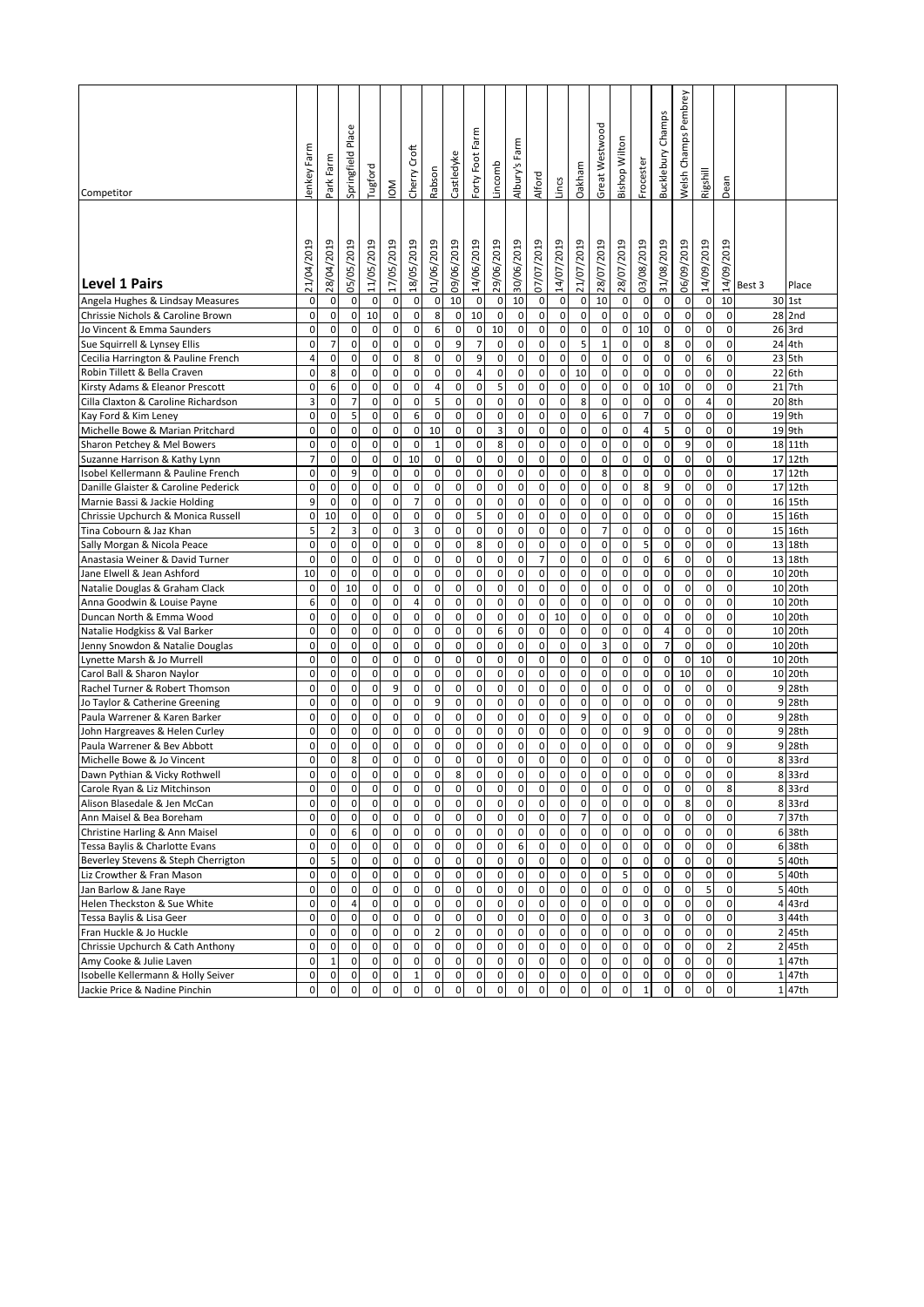| Competitor                       | Scolton Manor       | Tugford             | ŠΜ                          | Hopetoun       | <b>Bulcote</b> | Rabson              | Hyndshawland   | Forty Foot Farm     | Lincomb        | $\mathsf{M}$ | Lincs          | Oakham                  | <b>Bishop Wilton</b> | Frocester      | Nat Champs Peebl           | èĭ<br>Welsh Champs         | Rigshill       | Dean       | Oakwood        |        |                  |
|----------------------------------|---------------------|---------------------|-----------------------------|----------------|----------------|---------------------|----------------|---------------------|----------------|--------------|----------------|-------------------------|----------------------|----------------|----------------------------|----------------------------|----------------|------------|----------------|--------|------------------|
|                                  |                     |                     |                             |                |                |                     |                |                     |                |              |                |                         |                      |                |                            |                            |                |            |                |        |                  |
| <b>Level 2 Indviduals</b>        | 28/04/2018          | თ<br>11/05/201      | 17/05/201                   | თ<br>24/05/201 | 25/05/219      | Ō<br>01/06/201      | თ<br>09/06/201 | Ō<br>14/06/201      | Ō<br>29/06/201 | 07/07/2009   | თ<br>14/07/201 | თ<br>21/07/201          | თ<br>28/07/201       | თ<br>03/08/201 | Ō<br>18/08/201             | Ō<br>06/09/201             | თ<br>14/09/201 | 14/09/2019 | Ō<br>21/09/201 | Best 3 | Place            |
| Marie Spillane                   | 0                   | 0                   | 0                           | 0              | 0              | 0                   | $\pmb{0}$      | 10                  | 0              | 0            | 0              | 10                      | 0                    | 0              | 10                         | 0                          | 0              | 0          | 0              |        | 30 1st           |
| Niki King                        | $\pmb{0}$           | 6                   | $\mathbf 0$                 | 0              | 0              | 4                   | 0              | $\overline{7}$      | 9              | 0            | 0              | 9                       | 0                    | $\overline{7}$ | 0                          | 8                          | 0              | 10         | 0              |        | 28 2nd           |
| Jane Chivers                     | 0                   | 0                   | 0                           | 0              | 10             | 0                   | 0              | 8                   | $\overline{7}$ | 0            | 0              | 0                       | 0                    | 0              | 0                          | 0                          | 0              | 0          | 0              |        | 25 3rd           |
| Caroline Barton                  | 0                   | 0                   | $\mathbf 0$                 | 0              | 7              | $\mathbf 0$         | 0              | 10                  | 0              | 0            | 0              | $\overline{7}$          | 0                    | 0              | 0                          | 0                          | 0              | 0          | 0              |        | 24 4th           |
| Chrissie Upchurch                | 0                   | 0                   | $\mathbf 0$                 | 0              | 0              | $\pmb{0}$           | 0              | 0                   | 0              | 0            | 7              | 0                       | 0                    | 10             | 5                          | $\overline{7}$             | 0              | 0          | 0              | 24     | 4th              |
| Danielle Glaister                | 0                   | 9                   | 0                           | 0              | 0              | 9                   | 0              | 0                   | 5              | 0            | 0              | 1                       | 0                    | 0              | 0                          | 0                          | 0              | 0          | 0              | 23     | 6th              |
| Helen Wain                       | 0                   | 0                   | $\mathbf 0$                 | 0              | 0              | 0                   | 10             | 0                   | $\overline{4}$ | 0            | 0              | 0                       | 0                    | 0              | 8                          | 0                          | 0              | 0          | 0              | 22     | 7th              |
| Karen Butt                       | 0                   | 0                   | $\mathbf 0$                 | 0              | 0              | 8                   | 0              | 0                   | 8              | 0            | 0              | 0                       | 0                    | 0              | $\mathbf 0$                | 6                          | 0              | 0          | 0              | 22     | 8th              |
| Graham Clack                     | 0                   | 0                   | $\mathbf 0$                 | 0              | 0              | $\overline{7}$      | 0              | 0                   | 0              | 0            | 5              | 0                       | 0                    | 0              | 0                          | 9                          | 0              | 0          | 0              | 21     | 9th              |
| Mary Lazarus                     | 0                   | 8                   | $\mathbf 0$                 | 0              | 5              | 0                   | 0              | 6                   | 0              | 0            | 0              | 6                       | 0                    | 0              | $\mathbf 0$                | 0                          | 0              | 0          | 0              |        | 20 10th          |
| Sarah Leggat                     | 0                   | $\mathbf 0$         | 0                           | 0              | 0              | 5                   | 0              | 0                   | 0              | 0            | 0              | 5                       | 0                    | 0              | 4                          | 10                         | 0              | 0          | 0              |        | 20 10th          |
| Suzanne Booth                    | 0                   | 0                   | 10                          | 0              | 0              | 0                   | 0              | 0                   | 0              | 9            | 0              | 0                       | 0                    | 0              | 0                          | 0                          | 0              | 0          | 0              | 19     | 12th             |
| Helen Denny                      | 0                   | 0                   | 0                           | 0              | 0              | 0                   | 0              | 9                   | 0              | 0            | 0              | $\overline{2}$          | 0                    | 0              | 0                          | $\mathbf 0$                | 0              | 7          | 0              |        | 18 13th          |
| Gillian Newey                    | 0                   | 0                   | 9                           | 0              | 0              | $\mathbf 0$         | 0              | 0                   | 0              | 8            | 0              | 0                       | 0                    | 0              | $\mathbf 0$                | 0                          | 0              | 0          | 0              |        | 17 14th          |
| <b>Lynne Mabbitt</b>             | 0<br>0              | 0                   | $\mathbf 0$                 | 0<br>10        | 0              | 0<br>$\mathsf{o}$   | 0<br>0         | 0<br>0              | 0              | 0            | 9<br>0         | 0<br>0                  | 8<br>0               | 0              | 0<br>$\overline{7}$        | 0<br>$\overline{0}$        | 0<br>0         | 0          | 0<br>0         | 17     | 14th             |
| Frances Pearson<br>Jen Sheen     | 0                   | 0<br>0              | $\mathbf 0$<br>$\mathbf{0}$ | 0              | 0<br>0         | $\mathbf 0$         | 8              | 0                   | 0<br>0         | 0<br>0       | 0              | 0                       | 0                    | 0<br>0         | 9                          | $\overline{0}$             | 0              | 0<br>0     | 0              | 17     | 14th<br>17 14th  |
| Ina West                         | 0                   | 0                   | 0                           | 0              | 0              | 0                   | 0              | 0                   | 0              | 0            | 1              | 4                       | 10                   | 0              | 0                          | 0                          | 0              | 0          | 0              |        | 15 18th          |
| Linda Wooley                     | 0                   | 0                   | $\mathbf 0$                 | 0              | 0              | 0                   | 0              | 0                   | 0              | 0            | 0              | 8                       | 0                    | 0              | 6                          | $\mathbf 0$                | 0              | 0          | 0              |        | 14 19th          |
| Alyson Egan                      | 0                   | 0                   | $\mathbf{0}$                | 0              | 0              | $\mathbf 0$         | 0              | 0                   | 0              | 10           | 0              | 0                       | 0                    | 0              | 3                          | $\overline{0}$             | 0              | 0          | 0              |        | 13 20th          |
| Sarah Addis                      | 0                   | 0                   | $\mathbf{0}$                | 0              | 0              | 0                   | 0              | 0                   | 0              | 0            | 6              | 0                       | 6                    | 0              | 0                          | 0                          | 0              | 0          | 0              |        | 12 21st          |
| Peggy Sofley                     | 0                   | 0                   | $\mathbf 0$                 | 0              | 3              | 0                   | 0              | 0                   | 0              | 0            | 0              | 0                       | 0                    | 0              | 0                          | 0                          | 0              | 8          | 0              |        | 11 22nd          |
| Rebecca Hitchcock                | 10                  | $\mathbf 0$         | $\mathbf 0$                 | 0              | 0              | $\pmb{0}$           | 0              | 0                   | 0              | 0            | 0              | 0                       | $\pmb{0}$            | 0              | $\mathbf 0$                | $\mathbf 0$                | 0              | 0          | 0              |        | 10 23rd          |
| <b>Helen Gundry</b>              | 0                   | 10                  | 0                           | 0              | 0              | 0                   | 0              | 0                   | 0              | 0            | 0              | 0                       | 0                    | 0              | 0                          | 0                          | 0              | 0          | 0              |        | 10 23rd          |
| Jayne Prestwich                  | 0                   | 0                   | $\mathbf 0$                 | 0              | 0              | 10                  | 0              | 0                   | 0              | 0            | 0              | 0                       | 0                    | 0              | 0                          | 0                          | 0              | 0          | 0              |        | 10 23rd          |
| Sarah Thurnell                   | 0                   | 0                   | 0                           | 0              | 0              | 0                   | 0              | 0                   | 0              | 0            | 10             | 0                       | 0                    | 0              | $\mathbf 0$                | $\mathbf 0$                | 0              | 0          | 0              |        | 10 23rd          |
| Katie Norwell-Hall               | 0                   | 0                   | $\mathbf 0$                 | 0              | 6              | 0                   | 0              | 0                   | 0              | 0            | 0              | 0                       | 0                    | 0              | 0                          | 0                          | 0              | 4          | 0              |        | 10 23rd          |
| Veronica Crouch                  | 0                   | 0                   | $\mathbf 0$                 | 0              | 0              | 0                   | 0              | 0                   | 0              | 0            | 0              | 0                       | 0                    | 0              | 0                          | $\mathbf 0$                | 10             | 0          | 0              |        | 10 23rd          |
| Ailsa Gibson                     | 0                   | 0                   | $\mathbf 0$                 | 0              | 0              | 0                   | 0              | 0                   | 0              | 0            | 0              | 0                       | 0                    | 0              | 0                          | 0                          | 0              | 0          | 10             |        | 10 23rd          |
| Dorothy Harris                   | 9                   | 0                   | 0                           | 0              | 0              | 0                   | 0              | 0                   | 0              | 0            | 0              | 0                       | 0                    | 0              | 0                          | 0                          | 0              | 0          | 0              | 9      | 30th             |
| Liz Payne                        | 0                   | 0                   | $\mathbf 0$                 | 0              | 0              | 0                   | 9              | 0                   | 0              | 0            | 0              | 0                       | 0                    | 0              | $\pmb{0}$                  | $\mathbf 0$                | 0              | 0          | 0              | 9      | 30th             |
| Kathryn Rollison                 | 0                   | 0                   | $\mathbf 0$                 | 0              | 0              | $\mathsf{o}$        | 0              | $\Omega$            | 0              | 0            | 0              | 0                       | 9                    | O              | $\mathbf{0}$               | $\pmb{0}$                  | 0              | O          | $\mathsf{o}$   |        | 9 30th           |
| Chrissie Nichols                 | 0                   | $\pmb{0}$           | $\mathbf 0$                 | 0              | $\mathbf 1$    | 0                   | 0              | 0                   | 0              | 0            | 0              | 0                       | 0                    | 8              | 0                          | $\overline{0}$             | 0              | 0          | 0              |        | 9 30th           |
| Wendy Neath                      | 0                   | $\mathsf{O}\xspace$ | $\overline{0}$              | $\pmb{0}$      | 0              | $\mathbf 0$         | 0              | $\pmb{0}$           | 0              | 0            | $\pmb{0}$      | 0                       | 0                    | 9              | $\mathbf 0$                | $\overline{0}$             | $\pmb{0}$      | 0          | $\mathbf 0$    |        | 9 30th           |
| Sally Elliot                     | 0                   | 0                   | $\overline{0}$              | $\pmb{0}$      | 0              | $\mathbf 0$         | 0              | $\mathsf{O}\xspace$ | $\mathbf 0$    | $\pmb{0}$    | $\mathbf 0$    | $\overline{\mathbf{3}}$ | $\pmb{0}$            | $\mathbf 0$    | $\mathbf 0$                | $\mathbf{0}$               | $\pmb{0}$      | 6          | $\mathbf 0$    |        | $9$ 30th         |
| Chris Baker                      | 0                   | 0                   | $\mathbf 0$                 | 0              | 0              | 0                   | 0              | 0                   | 0              | 0            | 0              | 0                       | 0                    | 0              | $\mathbf 0$                | $\mathbf 0$                | 9              | 0          | 0              |        | 9 30th           |
| Alex Wells                       | 0                   | $\mathbf 0$         | $\mathbf 0$                 | 0              | 0              | $\pmb{0}$           | 0              | 0                   | 0              | 0            | $\mathbf 0$    | 0                       | 0                    | 0              | $\mathbf 0$                | $\mathbf{0}$               | $\pmb{0}$      | 9          | 0              |        | 9 30th           |
| Judith Fisher                    | 0                   | 0                   | $\mathbf 0$                 | 0              | 0              | $\pmb{0}$           | 0              | 0                   | 0              | 0            | 0              | 0                       | 0                    | 0              | $\mathbf 0$                | $\mathbf{0}$               | 0              | 0          | 9              |        | 9 30th           |
| Paula Dowson                     | 0<br>0              | 0<br>0              | 8<br>$\mathbf 0$            | 0<br>0         | 0<br>0         | 0<br>$\pmb{0}$      | 0<br>0         | 0<br>0              | 0<br>0         | 0<br>0       | 0<br>8         | 0<br>0                  | 0<br>0               | 0<br>0         | $\mathbf 0$<br>$\mathbf 0$ | $\mathbf 0$<br>$\mathbf 0$ | 0<br>0         | 0<br>0     | 0<br>0         |        | 8 39th<br>8 39th |
| Dave Rogerson<br>Suzanne Bostock | 0                   | $\mathbf 0$         | $\mathbf 0$                 | 0              | 0              | $\pmb{0}$           | 0              | 0                   | 0              | 0            | 0              | 0                       | 0                    | $\mathbf 0$    | $\mathbf 0$                | $\mathbf{0}$               | 0              | 0          | 8              |        | 8 39th           |
| Kate Tebbett                     | 0                   | $\mathbf 0$         | $\mathbf 0$                 | 0              | 0              | $\overline{0}$      | 7              | 0                   | 0              | 0            | 0              | 0                       | 0                    | 0              | $\mathbf 0$                | $\mathbf 0$                | 0              | 0          | 0              |        | 7 42nd           |
| Duncan North                     | 0                   | 0                   | $\mathbf 0$                 | 0              | 0              | $\pmb{0}$           | 0              | 0                   | 0              | 0            | 0              | 0                       | $\overline{7}$       | 0              | $\mathbf 0$                | $\mathbf{0}$               | 0              | 0          | 0              |        | 7 42nd           |
| Sarah Fulwood                    | 0                   | $\mathbf 0$         | $\mathbf 0$                 | 0              | 0              | $\mathsf{O}\xspace$ | 0              | 0                   | 0              | 0            | 0              | 0                       | 0                    | 0              | $\mathbf 0$                | $\mathbf{0}$               | 0              | 0          | $\overline{7}$ |        | 7 42nd           |
| Sarah Kate Edwards               | 0                   | $\mathbf 0$         | $\mathbf 0$                 | 0              | 0              | 6                   | 0              | 0                   | 0              | 0            | 0              | 0                       | 0                    | 0              | $\mathbf 0$                | $\overline{0}$             | 0              | 0          | 0              |        | 6 45th           |
| Laura Davidson                   | 0                   | 0                   | $\mathbf 0$                 | 0              | 0              | $\pmb{0}$           | 6              | 0                   | 0              | 0            | 0              | 0                       | 0                    | 0              | 0                          | $\mathbf{0}$               | 0              | 0          | 0              |        | 6 45th           |
| Jane Macgregor                   | 0                   | $\mathbf 0$         | $\mathbf 0$                 | 0              | 0              | $\mathsf{O}\xspace$ | 0              | 0                   | 6              | 0            | 0              | 0                       | 0                    | 0              | $\mathbf 0$                | $\mathbf{0}$               | 0              | 0          | 0              |        | 6 45th           |
| Molly Rothwell                   | 0                   | $\mathbf 0$         | $\mathbf 0$                 | 0              | 0              | 0                   | 0              | 0                   | 0              | 0            | $\overline{2}$ | 0                       | 3                    | 0              | $\mathbf 0$                | $\overline{0}$             | 0              | 0          | $\pmb{0}$      |        | 5 48th           |
| Helen Campbell                   | 0                   | 0                   | $\mathbf 0$                 | 0              | 0              | $\mathsf{O}\xspace$ | 0              | 0                   | 0              | 0            | 0              | 0                       | 0                    | 0              | 0                          | $\mathbf{0}$               | 0              | 5          | 0              |        | 5 48th           |
| Pip Thornton                     | 0                   | 0                   | $\mathbf 0$                 | 0              | 4              | 0                   | 0              | 0                   | 0              | 0            | 0              | 0                       | 0                    | 0              | 0                          | $\mathbf{0}$               | 0              | 0          | 0              |        | 4 50th           |
| Dawn Phytian                     | 0                   | 0                   | $\mathbf 0$                 | $\pmb{0}$      | 0              | $\pmb{0}$           | 0              | 0                   | 0              | 0            | 0              | 0                       | 4                    | 0              | $\mathbf 0$                | $\mathbf 0$                | 0              | 0          | $\pmb{0}$      |        | 4 50th           |
| Amanda Marfleet                  | 0                   | 0                   | 0                           | 0              | 0              | 0                   | 0              | 0                   | 0              | 0            | 3              | 0                       | 0                    | 0              | 0                          | 0                          | 0              | 0          | 0              |        | $3$ 52nd         |
| Julie Allsop                     | $\mathsf{O}\xspace$ | $\mathbf 0$         | $\overline{0}$              | 0              | $\overline{2}$ | $\mathbf 0$         | 0              | 0                   | 0              | 0            | 0              | 0                       | $\mathsf{O}\xspace$  | 0              | $\mathbf 0$                | $\overline{0}$             | $\mathbf 0$    | 0          | $\mathsf{o}$   |        | 2 53rd           |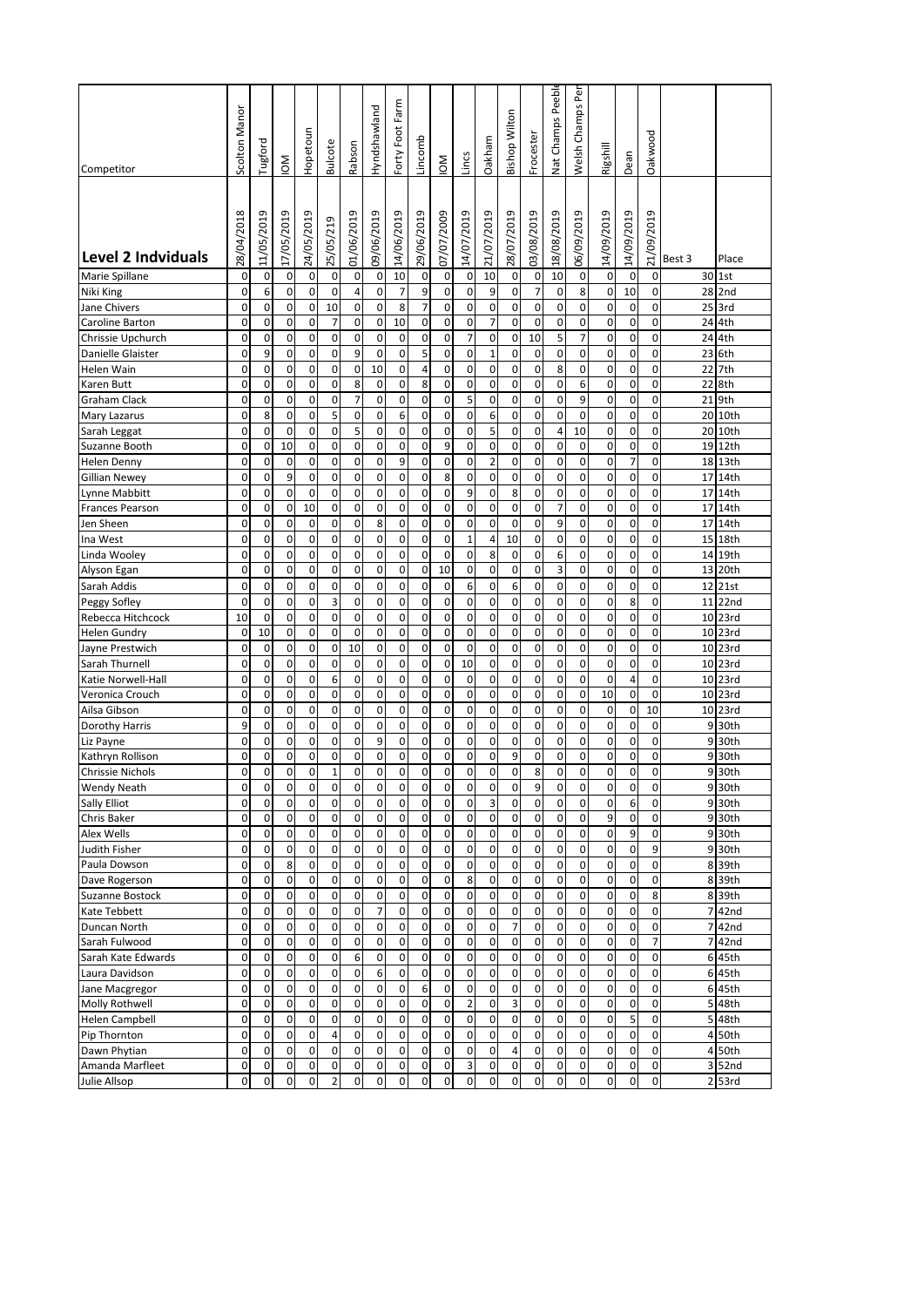| Competitor                         | Scolton Manor | Tugford        | $\mathsf{M}$ | <b>Hopetoun</b>     | <b>Bulcote</b> | Rabson         | Hyndshawland        | Forty Foot Farm | incomb         | Alford      | $\mathsf{M}$ | incs         | Oakham      | <b>Bishop Wilton</b> | Froceste    | Peebles<br>Nat Champs | Welsh Champs Pem | Rigshill    | Dean        | Oakwood             |        |    |         |
|------------------------------------|---------------|----------------|--------------|---------------------|----------------|----------------|---------------------|-----------------|----------------|-------------|--------------|--------------|-------------|----------------------|-------------|-----------------------|------------------|-------------|-------------|---------------------|--------|----|---------|
|                                    |               |                |              |                     |                |                |                     |                 |                |             |              |              |             |                      |             |                       |                  |             |             |                     |        |    |         |
| <b>Level 2 Pairs</b>               | 28/04/2018    | 11/05/2019     | 17/05/2019   | 24/05/2019          | 25/05/2019     | 01/06/2019     | 09/06/2019          | 14/06/2019      | 29/06/2019     | 07/07/2019  | 07/07/2019   | 14/07/2019   | 21/07/2019  | 28/07/2019           | 03/08/2019  | 18/08/2019            | 06/09/2019       | 14/09/2019  | 14/09/2019  | 21/09/2019          | Best 3 |    | Place   |
| Rachael Wilmot & Alex Sales        | $\mathbf 0$   | $\mathbf 0$    | $\mathbf 0$  | $\mathbf{0}$        | 3              | 0              | 0                   | 10              | $\mathbf 0$    | $\mathbf 0$ | $\mathbf 0$  | 10           | 10          | 10                   | 0           | $\mathbf 0$           | $\mathbf 0$      | $\mathbf 0$ | $\mathbf 0$ | $\mathbf 0$         |        |    | 30 1st  |
| Clare Lane & Elodie Wagener        | $\mathbf 0$   | 0              | 0            | 10                  | 0              | 0              | $\mathbf 0$         | $\mathbf 0$     | 0              | 10          | $\mathbf 0$  | $\mathbf 0$  | 0           | 0                    | 0           | 10                    | 0                | $\mathbf 0$ | 0           | $\mathbf 0$         |        |    | 30 1st  |
| Donna Sharp & Mandy Aldridge       | 10            | 7              | $\mathbf 0$  | $\mathbf 0$         | $\mathbf 0$    | 6              | $\mathbf 0$         | $\mathbf 0$     | $\mathbf 0$    | $\mathbf 0$ | $\mathbf 0$  | $\mathbf 0$  | $\mathbf 0$ | 9                    | 9           | $\mathbf 0$           | 10               | $\mathbf 0$ | $\mathbf 0$ | $\mathbf 0$         |        |    | 29 3rd  |
| Judith Fisher & Vicki Waller       | 0             | 0              | 0            | 0                   | 10             | 0              | 0                   | $\mathbf 0$     | 0              | 0           | $\mathbf 0$  | 8            | 9           | $\mathbf 0$          | $\pmb{0}$   | $\overline{7}$        | 0                | 0           | 0           | $\mathbf 0$         |        | 27 | 4th     |
| Kirsty Collinson & Rachel Glossop  | $\Omega$      | $\mathbf 0$    | $\mathbf 0$  | $\Omega$            | $\overline{4}$ | 0              | $\mathbf 0$         | $\mathbf 0$     | $\mathbf 0$    | $\mathbf 0$ | $\mathbf 0$  | 9            | $\mathbf 0$ | $\overline{7}$       | $\mathbf 0$ | 8                     | $\mathbf 0$      | $\mathbf 0$ | $\mathbf 0$ | 10                  |        |    | 27 4th  |
| Liz Payne & Mick Payne             | $\mathbf 0$   | $\mathbf 0$    | $\mathbf 0$  | $\mathbf 0$         | $\mathbf 0$    | 0              | $\mathbf 0$         | $\mathbf 0$     | 9              | $\mathbf 0$ | $\mathbf 0$  | $\mathbf{0}$ | 8           | 9                    | 0           | $\overline{4}$        | $\mathbf 0$      | $\mathbf 0$ | $\mathbf 0$ | $\mathbf 0$         |        |    | 26 6th  |
| Amanda Royle & Tina Negri          | $\Omega$      | 0              | $\mathbf 0$  | $\mathbf 0$         | $\overline{7}$ | $\mathbf 0$    | $\mathbf 0$         | $\mathbf 0$     | 10             | $\mathbf 0$ | $\mathbf 0$  | $\mathbf 0$  | 4           | 0                    | $\mathbf 0$ | $\mathbf{1}$          | $\mathbf 0$      | $\mathbf 0$ | 8           | 8                   |        |    | 26 6th  |
| Angela Hughes & Lindsay Measuers   | 0             | $\mathbf 0$    | $\mathbf 0$  | $\mathbf 0$         | 9              | 0              | $\mathbf 0$         | 9               | $\mathbf 0$    | 0           | $\mathbf 0$  | $\mathbf 0$  | 7           | 0                    | $\pmb{0}$   | $\mathbf{0}$          | $\mathbf 0$      | $\mathbf 0$ | $\mathbf 0$ | $\mathbf 0$         |        |    | 25 8th  |
| Gill Butler & Janet Brick          | $\mathbf 0$   | 10             | 0            | $\mathbf 0$         | 6              | 0              | 0                   | $\mathbf 0$     | $\overline{7}$ | 0           | $\mathbf 0$  | 0            | 0           | $\mathbf 0$          | $\pmb{0}$   | $\mathbf 0$           | $\mathbf 0$      | $\mathbf 0$ | 0           | $\mathbf 0$         |        | 23 | 9th     |
| Graham Clack & Natalie Douglas     | $\mathbf 0$   | $\mathbf 0$    | $\mathbf 0$  | $\mathbf 0$         | $\mathbf 0$    | 0              | $\mathbf 0$         | $\mathbf 0$     | $\mathbf 0$    | $\mathbf 0$ | $\mathbf 0$  | $\mathbf 0$  | $\mathbf 0$ | 0                    | 10          | $\mathbf 0$           | $\mathbf 0$      | 9           | $\mathbf 0$ | $\mathbf 0$         |        | 19 | 10th    |
| Anna Armstrong & Dot Ralli         | 0             | $\mathbf 0$    | $\mathbf 0$  | $\mathbf{0}$        | $\mathbf 0$    | 0              | $\mathbf 0$         | $\mathbf 0$     | $\mathbf 0$    | 9           | $\mathbf 0$  | $\mathbf{0}$ | $\mathbf 0$ | 0                    | 0           | $\overline{9}$        | $\mathbf 0$      | $\mathbf 0$ | $\mathbf 0$ | $\mathbf 0$         |        |    | 18 11th |
| Jen Roy & Jen Sheen                | $\Omega$      | $\mathbf 0$    | $\Omega$     | 8                   | $\Omega$       | $\mathbf 0$    | $\mathbf 0$         | $\Omega$        | $\Omega$       | $\mathbf 0$ | $\mathbf 0$  | $\mathbf 0$  | $\mathbf 0$ | 0                    | $\mathbf 0$ | $\mathbf{0}$          | $\mathbf 0$      | $\mathbf 0$ | $\mathbf 0$ | 9                   |        | 17 | 12th    |
| Jen Braid & Katie Braid            | $\Omega$      | $\mathbf 0$    | $\mathbf 0$  | $\Omega$            | $\mathbf 0$    | 0              | 8                   | $\pmb{0}$       | $\mathbf 0$    | 8           | $\pmb{0}$    | $\mathbf 0$  | $\mathbf 0$ | 0                    | $\mathbf 0$ | $\mathbf 0$           | $\mathbf 0$      | $\mathbf 0$ | $\mathbf 0$ | $\pmb{0}$           |        | 16 | 13th    |
| Jo Ralston & Caroline Hawley       | $\mathbf 0$   | $\mathbf 0$    | 10           | $\pmb{0}$           | $\mathbf 0$    | $\mathbf 0$    | $\mathbf 0$         | $\pmb{0}$       | $\mathbf 0$    | $\mathbf 0$ | $\mathbf 0$  | $\mathsf 0$  | $\mathbf 0$ | $\pmb{0}$            | $\mathbf 0$ | 6                     | $\mathbf 0$      | $\mathbf 0$ | $\mathbf 0$ | $\pmb{0}$           |        |    | 16 13th |
| Lizzie Murdoch & Emma Wood         | $\mathbf 0$   | 0              | 0            | 0                   | $\pmb{0}$      | 0              | 0                   | $\mathbf 0$     | 0              | $\mathbf 0$ | $\pmb{0}$    | $\pmb{0}$    | 5           | $\pmb{0}$            | 0           | $\mathbf 0$           | 0                | $\pmb{0}$   | 10          | 0                   |        |    | 15 15th |
| Alison Allan & Morgan Barrie       | $\mathbf 0$   | $\mathbf 0$    | $\mathbf 0$  | $\mathbf 0$         | $\pmb{0}$      | 0              | 10                  | $\mathbf 0$     | $\mathbf 0$    | $\mathbf 0$ | $\pmb{0}$    | $\pmb{0}$    | 0           | 0                    | 0           | 3                     | $\mathbf 0$      | $\mathbf 0$ | 0           | $\pmb{0}$           |        |    | 13 16th |
| Tessa Baylis & Graham Clack        | $\mathbf 0$   | 0              | $\mathbf 0$  | $\pmb{0}$           | $\mathbf 0$    | $\mathbf 0$    | 0                   | $\overline{7}$  | 0              | 0           | $\mathbf 0$  | $\pmb{0}$    | $\pmb{0}$   | $\pmb{0}$            | $\pmb{0}$   | 5                     | $\pmb{0}$        | $\pmb{0}$   | $\mathbf 0$ | $\mathbf 0$         |        |    | 12 17th |
| Wendy Neath & Kay Kitson           | $\mathbf 0$   | $\mathbf 0$    | $\mathbf 0$  | $\mathbf 0$         | 0              | 10             | 0                   | $\mathbf 0$     | $\mathbf 0$    | 0           | $\mathbf 0$  | $\pmb{0}$    | 0           | 0                    | $\mathbf 0$ | $\mathbf 0$           | $\mathbf 0$      | $\mathbf 0$ | $\mathbf 0$ | $\pmb{0}$           |        |    | 10 18th |
| Freddie Ralston & Percy Hampton    | $\mathbf 0$   | $\mathbf 0$    | $\mathbf 0$  | $\pmb{0}$           | $\mathbf 0$    | $\mathbf 0$    | $\pmb{0}$           | $\pmb{0}$       | $\mathbf 0$    | $\mathbf 0$ | 10           | $\pmb{0}$    | 0           | $\mathbf 0$          | $\mathbf 0$ | $\pmb{0}$             | $\mathbf 0$      | $\mathbf 0$ | $\mathbf 0$ | $\pmb{0}$           |        | 10 | 18th    |
| Paula Dowson & Gillian Newey       | $\mathbf 0$   | 0              | $\pmb{0}$    | $\mathbf 0$         | $\pmb{0}$      | 0              | 0                   | $\mathbf 0$     | 0              | $\mathbf 0$ | $\mathbf 0$  | $\mathsf 0$  | 0           | 8                    | 0           | $\overline{2}$        | 0                | 0           | 0           | 0                   |        |    | 10 18th |
| Lisa Geer & Wendy Neath            | $\mathbf 0$   | $\mathbf 0$    | $\mathbf 0$  | $\mathbf 0$         | $\pmb{0}$      | 0              | $\pmb{0}$           | $\mathbf 0$     | $\mathbf 0$    | $\mathbf 0$ | $\pmb{0}$    | $\mathsf 0$  | 0           | $\mathbf 0$          | $\pmb{0}$   | $\mathbf 0$           | $\mathbf 0$      | 10          | $\pmb{0}$   | $\pmb{0}$           |        |    | 10 18th |
| Jo Boraston & Bea Boreham          | $\mathbf 0$   | $\mathbf 0$    | $\mathbf 0$  | $\pmb{0}$           | $\mathbf 0$    | 9              | 0                   | $\mathbf 0$     | $\mathbf 0$    | $\mathbf 0$ | $\mathbf 0$  | $\mathbf 0$  | 0           | $\pmb{0}$            | $\mathbf 0$ | $\mathbf 0$           | $\mathbf 0$      | $\mathbf 0$ | $\mathbf 0$ | $\mathsf 0$         |        | 9  | 22nd    |
| Sarah Tompson & Caz Mosley         | 0             | $\mathbf 0$    | $\mathbf 0$  | $\mathbf 0$         | $\mathbf 0$    | 0              | 9                   | $\pmb{0}$       | $\mathbf 0$    | 0           | $\mathbf 0$  | $\mathbf 0$  | $\mathbf 0$ | 0                    | $\mathbf 0$ | $\mathbf 0$           | $\mathbf 0$      | $\mathbf 0$ | $\mathbf 0$ | $\mathbf 0$         |        |    | 9 22nd  |
| Ina West & Pip Thornton            | $\mathbf 0$   | $\mathbf 0$    | $\mathbf 0$  | $\pmb{0}$           | $\mathbf 0$    | $\mathbf 0$    | $\mathbf 0$         | $\pmb{0}$       | $\mathbf 0$    | $\mathbf 0$ | $\mathbf 0$  | $\pmb{0}$    | $\pmb{0}$   | $\pmb{0}$            | $\pmb{0}$   | $\pmb{0}$             | $\mathbf 0$      | $\mathbf 0$ | 9           | $\pmb{0}$           |        |    | 9 22nd  |
| Sue Jones & Jenni French           | $\mathbf 0$   | 8              | $\mathbf 0$  | $\mathbf 0$         | $\pmb{0}$      | 0              | 0                   | $\mathbf 0$     | $\mathbf 0$    | $\mathbf 0$ | $\pmb{0}$    | $\mathsf 0$  | 0           | $\pmb{0}$            | 0           | $\mathbf 0$           | $\mathbf 0$      | $\mathbf 0$ | 0           | $\mathbf 0$         |        |    | 8 25th  |
| Duncan North & Emma Wood           | 0             | $\mathbf 0$    | $\mathbf 0$  | $\mathbf 0$         | 8              | 0              | 0                   | $\mathbf 0$     | $\mathbf 0$    | $\mathbf 0$ | $\pmb{0}$    | $\pmb{0}$    | 0           | 0                    | $\mathbf 0$ | $\mathbf 0$           | $\mathbf 0$      | $\mathbf 0$ | $\mathbf 0$ | $\mathsf{O}\xspace$ |        |    | 8 25th  |
| Jo Gardiner & Susie Pool           | $\Omega$      | $\mathbf 0$    | $\mathbf 0$  | $\mathbf 0$         | $\mathbf 0$    | 8              | $\mathbf 0$         | $\mathbf 0$     | $\mathbf 0$    | $\mathbf 0$ | $\mathbf 0$  | $\pmb{0}$    | 0           | $\pmb{0}$            | $\mathbf 0$ | $\mathbf 0$           | $\mathbf 0$      | $\mathbf 0$ | $\mathbf 0$ | $\mathbf 0$         |        |    | 8 25th  |
| Jill Crawford & Sally Elliot       | $\mathbf 0$   | $\mathbf 0$    | $\mathbf 0$  | $\mathbf 0$         | $\mathbf 0$    | 0              | 0                   | 8               | $\mathbf 0$    | 0           | $\mathbf 0$  | $\mathbf 0$  | $\mathbf 0$ | 0                    | $\mathbf 0$ | $\mathbf 0$           | $\mathbf 0$      | $\mathbf 0$ | $\mathbf 0$ | $\mathbf 0$         |        |    | 8 25th  |
| Jo Gardiner & Nino Binns           | $\mathbf 0$   | $\mathbf 0$    | $\mathbf 0$  | $\mathbf 0$         | $\mathbf 0$    | $\mathbf 0$    | $\mathbf 0$         | $\mathbf 0$     | $\mathbf 0$    | $\mathbf 0$ | $\mathbf 0$  | $\pmb{0}$    | 0           | $\pmb{0}$            | 8           | $\pmb{0}$             | $\mathbf 0$      | $\mathbf 0$ | $\mathbf 0$ | $\mathbf 0$         |        | 8  | 25th    |
| Anna Goodwin & Louise Payne        | $\mathbf 0$   | $\mathbf 0$    | $\mathbf 0$  | $\mathbf{0}$        | $\pmb{0}$      | 0              | 0                   | $\mathbf 0$     | $\mathbf 0$    | $\mathbf 0$ | $\pmb{0}$    | $\mathsf 0$  | 0           | $\pmb{0}$            | 0           | $\mathbf 0$           | $\mathbf 0$      | 8           | 0           | $\mathbf 0$         |        |    | 8 25th  |
| Katherine Lougher & Dorothy Harris | 0             | $\mathbf 0$    | $\mathbf 0$  | $\mathbf 0$         | $\mathbf 0$    | 0              | $\pmb{0}$           | $\mathbf 0$     | $\mathbf 0$    | $\mathbf 0$ | $\pmb{0}$    | $\pmb{0}$    | 0           | $\mathbf 0$          | 0           | $\mathbf 0$           | 8                | $\mathbf 0$ | $\mathbf 0$ | $\mathbf{0}$        |        |    | 8 25th  |
| Maike Ahlgrimm & Helena Levett     | $\mathbf 0$   | $\overline{0}$ | $\mathbf 0$  | $\mathbf 0$         | $\mathbf 0$    | $\overline{7}$ | $\mathbf 0$         | $\mathbf 0$     | $\mathbf 0$    | $\mathbf 0$ | $\mathbf 0$  | $\mathbf 0$  | $\mathbf 0$ | $\mathbf 0$          | $\mathbf 0$ | $\mathbf{0}$          | $\mathbf 0$      | $\mathbf 0$ | $\mathbf 0$ | $\mathbf 0$         |        |    | 7 32nd  |
| Cara Newman & Anna Newman          | $\mathbf 0$   | $\overline{0}$ | $\mathbf 0$  | $\mathbf 0$         | $\mathbf 0$    | 0              | $\pmb{0}$           | $\mathbf 0$     | $\mathbf 0$    | $\mathbf 0$ | $\mathbf 0$  | $\mathbf 0$  | $\mathbf 0$ | 0                    | $\mathbf 0$ | $\mathbf 0$           | $\mathbf 0$      | $\mathbf 0$ | $\mathbf 0$ | $\overline{7}$      |        |    | 7 32nd  |
| Rachel Jones & Laura Pell          | $\Omega$      | 6              | $\mathbf 0$  | $\mathbf 0$         | $\mathbf 0$    | $\overline{0}$ | $\pmb{0}$           | $\mathbf 0$     | $\mathbf 0$    | $\mathbf 0$ | $\mathbf 0$  | $\mathbf 0$  | $\pmb{0}$   | $\mathbf 0$          | $\mathbf 0$ | $\pmb{0}$             | $\mathbf 0$      | $\mathbf 0$ | $\mathbf 0$ | $\mathbf 0$         |        |    | 6 34th  |
| Michelle Bowe & Jo Vincent         | $\mathbf 0$   | $\mathbf 0$    | $\pmb{0}$    | $\mathsf{O}\xspace$ | $\pmb{0}$      | $\pmb{0}$      | $\mathsf{O}\xspace$ | 6               | $\mathbf 0$    | $\mathbf 0$ | $\mathbf 0$  | $\mathsf{O}$ | $\pmb{0}$   | $\pmb{0}$            | $\pmb{0}$   | $\overline{0}$        | $\mathbf 0$      | $\mathbf 0$ | 0           | $\mathbf 0$         |        |    | 6 34th  |
| Monica Russell & Chrssie Upchurch  | 0             | 0              | $\mathbf 0$  | $\mathbf 0$         | $\mathbf 0$    | 0              | 0                   | $\mathbf 0$     | 0              | $\mathbf 0$ | $\mathbf 0$  | $\pmb{0}$    | 6           | $\mathbf 0$          | 0           | $\mathbf 0$           | 0                | 0           | 0           | $\mathbf 0$         |        |    | 6 34th  |
| Julie Allsop & Katherine Lougher   | 0             | 5              | $\mathbf 0$  | $\mathbf 0$         | $\mathbf 0$    | 0              | $\mathbf 0$         | $\mathbf 0$     | $\mathbf 0$    | $\mathbf 0$ | $\mathbf 0$  | $\mathbf 0$  | $\mathbf 0$ | $\mathbf 0$          | $\mathbf 0$ | $\mathbf 0$           | $\mathbf 0$      | $\mathbf 0$ | $\mathbf 0$ | $\mathbf 0$         |        |    | 5 37th  |
| Ros Jones & Yvonne Allen           | 0             | $\mathbf 0$    | $\mathbf 0$  | $\mathbf 0$         | $\mathbf 0$    | 5              | 0                   | $\mathbf 0$     | $\mathbf 0$    | 0           | $\mathbf 0$  | $\mathbf 0$  | $\mathbf 0$ | 0                    | $\pmb{0}$   | 0                     | $\mathbf 0$      | $\mathbf 0$ | $\mathbf 0$ | $\mathbf 0$         |        |    | 5 37th  |
| Sue White & Helen Theckston        | $\Omega$      | $\mathbf 0$    | $\Omega$     | $\mathbf 0$         | $\mathbf 0$    | $\overline{4}$ | $\mathbf 0$         | $\mathbf 0$     | $\mathbf 0$    | 0           | $\mathbf 0$  | $\mathbf 0$  | $\mathbf 0$ | $\mathbf 0$          | $\pmb{0}$   | $\mathbf{0}$          | $\mathbf 0$      | 0           | $\Omega$    | $\mathbf 0$         |        |    | 4 39th  |
| Sue Squirrell & Lynsey Ellis       | 0             | $\mathbf 0$    | $\mathbf 0$  | $\mathbf 0$         | $\overline{2}$ | $\mathbf{0}$   | $\mathbf 0$         | $\mathbf 0$     | $\mathbf 0$    | $\mathbf 0$ | $\mathbf 0$  | $\mathbf{0}$ | 0           | 0                    | $\mathbf 0$ | $\mathbf{0}$          | $\mathbf 0$      | $\mathbf 0$ | $\mathbf 0$ | $\mathbf{0}$        |        |    | 2 40th  |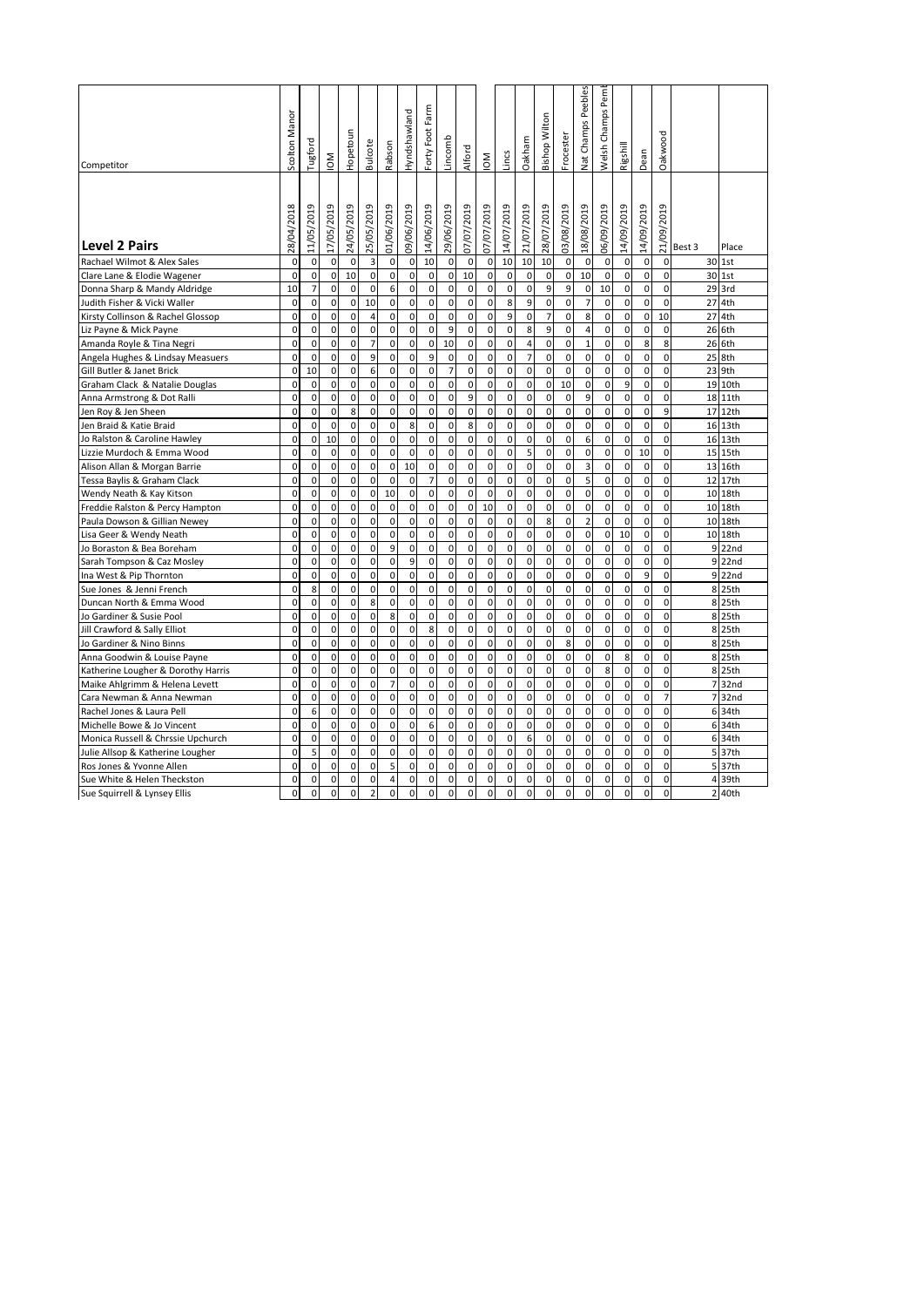| Competitor                           | Scolton Manor | Tugford             | $\mathop{\mathsf{SO}}\nolimits$ | Hopetoun            | <b>Bulcote</b>      | Rabson         | Hyndshawland        | Forty Foot Farm | Lincomb             | Alford              | Oakham     | Frocester      | Nat Champs Peebles  | Welsh Champs Pembrey | Rigshill   | Dean                |                 |                     |
|--------------------------------------|---------------|---------------------|---------------------------------|---------------------|---------------------|----------------|---------------------|-----------------|---------------------|---------------------|------------|----------------|---------------------|----------------------|------------|---------------------|-----------------|---------------------|
| <b>Level 2A</b><br><b>Individual</b> | 28/04/2019    | 11/05/2019          | 17/05/2019                      | 24/05/2019          | 25/05/2019          | 01/06/2019     | 09/06/2019          | 14/06/2019      | 29/06/2019          | 07/07/2019          | 21/07/2019 | 03/08/2019     | 18/08/2019          | 06/09/2019           | 14/09/2019 | 14/09/2019          | Best 3          | Place               |
| Liz Beddows                          | 0             | 9                   | 0                               | 0                   | 10                  | $\pmb{0}$      | $\pmb{0}$           | 9               | 3                   | $\mathbf 0$         | 8          | 4              | $\overline{7}$      | 10                   | 10         | $\mathbf 0$         |                 | 30 1st              |
| <b>Bridget Stein</b>                 | 10            | 0                   | 0                               | $\mathsf 0$         | 0                   | 9              | 0                   | 0               | 9                   | 0                   | 0          | 0              | 0                   | 0                    | 0          | 0                   |                 | 28 2nd              |
| Mary Scott Morgan                    | 0             | 3                   | 0                               | 0                   | 9                   | $\overline{7}$ | 0                   | 0               | 8                   | 0                   | 0          | 5              | 0                   | 0                    | 0          | 10                  |                 | 27 3rd              |
| <b>Hilary Barnard</b>                | 0             | 10                  | 0                               | $\mathsf 0$         | $\mathsf 0$         | $\pmb{0}$      | 0                   | 0               | 0                   | 0                   | 0          | 8              | 0                   | 8                    | 0          | 0                   |                 | 26 4th              |
| Jacqui Kedward                       | 9             | 4                   | 0                               | $\mathsf 0$         | 0                   | 3              | 0                   | 0               | 7                   | 0                   | 7          | $\overline{2}$ | $\mathbf 2$         | 7                    | 0          | 0                   |                 | 23 5th              |
|                                      |               |                     | 0                               | 0                   | 0                   | $\overline{2}$ | 0                   | 0               | $\mathbf 2$         | 0                   | 0          | 6              | $\mathbf 0$         | 0                    | 0          | 9                   |                 | 23 5th              |
| Lynne Mabbitt                        | 0             | 8                   |                                 |                     |                     |                |                     |                 |                     |                     |            |                |                     |                      |            |                     |                 |                     |
| Mary Weston                          | 0             | 0                   | 0                               | 0                   | 0                   | 10             | 0                   | 0               | 0                   | 0                   | 0          | 0              | 3                   | 0                    | 0          | 8                   | 21              | 7th                 |
| Kathryn Rollinson                    | 0             | 0                   | 0                               | 0                   | 0                   | 0              | 10                  | 0               | 0                   | 0                   | 0          | 0              | 8                   | 0                    | 0          | 0                   |                 | 18 8th              |
| Dave Rogerson                        | 0             | 0                   | 0                               | 0                   | 0                   | 0              | 7                   | 0               | 0                   | 0                   | 9          | 0              | 0                   | 0                    | 0          | 0                   |                 | 16 9th              |
| <b>Chris Paine</b>                   | 0             | 0                   | 0                               | 0                   | 0                   | 6              | 0                   | 0               | 0                   | 0                   | 0          | 10             | 0                   | 0                    | 0          | 0                   |                 | 16 9th              |
| Sarah Addis                          | 0             | 0                   | 0                               | $\mathsf{O}\xspace$ | 0                   | 0              | 0                   | 0               | 0                   | 0                   | 6          | 0              | 10                  | 0                    | 0          | 0                   |                 | 16 9th              |
| Katja Voigt                          | 0             | 0                   | 0                               | 0                   | 0                   | $\pmb{0}$      | 0                   | 0               | 0                   | 10                  | 0          | 0              | 5                   | 0                    | 0          | 0                   |                 | 15 12th             |
| Rosie Still                          | 0             | 0                   | 0                               | 0                   | 0                   | $\pmb{0}$      | 0                   | 0               | 0                   | 9                   | 0          | 0              | 4                   | 0                    | 0          | 0                   |                 | 13 13th             |
| <b>Christine Harling</b>             | 0             | $\mathbf 2$         | 0                               | 0                   | 0                   | $\pmb{0}$      | 0                   | 0               | 0                   | 0                   | 10         | 0              | $\pmb{0}$           | 0                    | 0          | 0                   | 12              | 14th                |
| Sasha Warrener                       | 0             | 0                   | 0                               | 0                   | 0                   | $\pmb{0}$      | 0                   | 0               | 0                   | 0                   | 3          | 0              | 9                   | 0                    | 0          | 0                   | 12 <sub>l</sub> | 14th                |
| <b>Helen Halpin</b>                  | 0             | $\overline{7}$      | 0                               | 0                   | 0                   | 0              | 0                   | 0               | 0                   | 0                   | 4          | 0              | 0                   | 0                    | 0          | 0                   | 11              | 16th                |
| Ailsa Gibbson                        | 0             | 0                   | 0                               | 10                  | 0                   | 0              | 0                   | 0               | 0                   | 0                   | 0          | 0              | $\mathbf{1}$        | 0                    | 0          | 0                   | 11              | 16th                |
| Sarah Thurnell                       | 0             | 0                   | 0                               | 0                   | 0                   | $\pmb{0}$      | 0                   | 0               | 5                   | 0                   | 0          | 0              | 6                   | 0                    | 0          | 0                   | 11              | 16th                |
|                                      |               | 0                   | 10                              | 0                   | 0                   | $\pmb{0}$      | 0                   | 0               | 0                   | 0                   | 0          | 0              | $\mathbf 0$         | 0                    | 0          | 0                   |                 | 10 19th             |
| Sam Freize                           | 0             |                     |                                 |                     |                     |                |                     |                 |                     |                     |            |                |                     |                      |            |                     |                 |                     |
| Sally Hall                           | 0             | 0                   | 0                               | 0                   | 0                   | $\pmb{0}$      | 0                   | 10              | 0                   | 0                   | 0          | 0              | $\pmb{0}$           | 0                    | 0          | 0                   |                 | 10 19th             |
| Amanda Marfleet                      | 0             | 0                   | 0                               | 0                   | 0                   | 4              | 0                   | 0               | 6                   | 0                   | 0          | 0              | $\mathsf{O}\xspace$ | 0                    | 0          | 0                   |                 | 10 19th             |
| Vanessa Warren                       | 0             | 0                   | 0                               | 0                   | $\pmb{0}$           | 0              | 0                   | 0               | 10                  | 0                   | 0          | 0              | $\mathsf{O}\xspace$ | 0                    | 0          | 0                   |                 | 10 19th             |
| Sheila Roberts                       | 0             | 0                   | 0                               | 0                   | 0                   | 0              | 9                   | 0               | 0                   | 0                   | 0          | 0              | 0                   | 0                    | 0          | 0                   |                 | 9 23rd              |
| <b>Faith Anderson</b>                | 0             | 0                   | 0                               | 0                   | 0                   | 0              | 0                   | $\overline{0}$  | 0                   | 0                   | 0          | 9              | 0                   | 0                    | 0          | 0                   |                 | 9 23rd              |
| Sian Griffiths                       | 0             | 0                   | 0                               | $\overline{0}$      | 0                   | 0              | 0                   | 0               | 0                   | $\overline{0}$      | 0          | 0              | $\pmb{0}$           | 0                    | 9          | $\mathbf 0$         |                 | 9 23rd              |
| Kay Kitson                           | 0             | $\mathsf{O}\xspace$ | $\pmb{0}$                       | $\mathsf{O}\xspace$ | $\mathbf 0$         | 0              | $\mathsf{O}\xspace$ | 0               | $\mathsf{O}\xspace$ | 0                   | 0          | $\pmb{0}$      | 0                   | 9                    | 0          | 0                   |                 | $9$  23rd           |
| Cath Cromarty                        | 8             | $\pmb{0}$           | $\pmb{0}$                       | $\mathsf{O}\xspace$ | $\mathsf{O}\xspace$ | $\mathbf 0$    | $\mathsf{O}\xspace$ | $\pmb{0}$       | $\pmb{0}$           | $\mathsf{O}\xspace$ | 0          | $\pmb{0}$      | $\pmb{0}$           | $\mathsf 0$          | 0          | $\mathsf 0$         |                 | 8 27th              |
| Ri Kirk                              | 0             | $\pmb{0}$           | $\pmb{0}$                       | $\pmb{0}$           | $\mathbf 0$         | 8              | $\mathsf{O}\xspace$ | $\pmb{0}$       | $\pmb{0}$           | 0                   | 0          | 0              | $\pmb{0}$           | 0                    | 0          | $\mathsf 0$         |                 | 8 27th              |
| Sheila Rogerson                      | 0             | $\mathbf 0$         | 0                               | $\pmb{0}$           | $\mathbf 0$         | $\mathbf 0$    | 8                   | 0               | $\pmb{0}$           | 0                   | 0          | 0              | $\pmb{0}$           | 0                    | 0          | $\mathsf 0$         |                 | 8 27th              |
| Jackie Bennett                       | 0             |                     | 0                               | $\pmb{0}$           | $\mathsf 0$         | 0              | $\mathbf 0$         | 8               | $\pmb{0}$           | 0                   | 0          | 0              | $\pmb{0}$           | 0                    | 0          | $\mathsf 0$         |                 | 8 27th              |
| Lousia Brammer                       | 0             | 0                   | 0                               | 0                   | $\mathsf 0$         | 0              | $\mathbf 0$         | 0               | 0                   | 8                   | 0          | 0              | $\pmb{0}$           | 0                    | 0          | $\mathsf 0$         |                 | 8 27th              |
| <b>Helen Brophy</b>                  | 0             | $\pmb{0}$           | 0                               | 0                   | $\mathsf 0$         | 0              | $\pmb{0}$           | 0               | 0                   | 0                   | 0          | 0              | $\pmb{0}$           | 0                    | 8          | $\mathbf 0$         |                 | 8 27th              |
| Mary Bray                            | 7             | $\pmb{0}$           | 0                               | $\pmb{0}$           | $\mathsf 0$         | 0              | $\pmb{0}$           | 0               | $\pmb{0}$           | 0                   | 0          | $\pmb{0}$      | $\pmb{0}$           | 0                    | 0          | $\mathbf 0$         |                 | 7 33rd              |
| <b>Richard Heagerty</b>              | 0             | $\pmb{0}$           | 0                               | $\mathsf{O}\xspace$ | $\overline{7}$      | $\pmb{0}$      | $\mathsf{O}\xspace$ | 0               | $\mathbf 0$         | 0                   | 0          | $\pmb{0}$      | $\pmb{0}$           | 0                    | 0          | $\mathsf{O}\xspace$ |                 | 7 33rd              |
|                                      |               |                     |                                 |                     |                     |                |                     |                 |                     |                     |            |                |                     |                      |            |                     |                 |                     |
| Jenny Rawson                         | 0             | $\pmb{0}$           | 0                               | $\pmb{0}$           | $\mathsf 0$         | $\pmb{0}$      | $\mathsf{O}\xspace$ | 0               | 4                   | 0                   | 0          | 3              | $\pmb{0}$           | 0                    | 0          | $\mathsf{O}\xspace$ |                 | 7 33rd              |
| Maddy Jacobs                         | 0             | $\pmb{0}$           | 0                               | $\pmb{0}$           | $\pmb{0}$           | $\pmb{0}$      | $\mathsf{O}\xspace$ | 0               | $\pmb{0}$           | 0                   | 0          | 7              | $\pmb{0}$           | 0                    | 0          | $\mathsf{O}\xspace$ |                 | 7 33rd              |
| Caroline Brammer                     | 0             | $\pmb{0}$           | 0                               | $\pmb{0}$           | $\mathsf 0$         | 0              | $\pmb{0}$           | 0               | $\pmb{0}$           | 0                   | 0          | 0              | $\pmb{0}$           | $\mathsf 0$          | 0          | $\overline{7}$      |                 | 7 33rd              |
| Cathy Hoyt                           | 0             | 6                   | 0                               | 0                   | $\mathsf 0$         | 0              | $\pmb{0}$           | 0               | 0                   | 0                   | 0          | 0              | $\pmb{0}$           | $\pmb{0}$            | 0          | $\mathsf{O}\xspace$ |                 | 6 38th              |
| Margaret Ferne                       | 0             | 5                   | 0                               | $\pmb{0}$           | $\mathsf 0$         | 0              | $\pmb{0}$           | 0               | 0                   | 0                   | 0          | 0              | $\pmb{0}$           | 0                    | 0          | $\mathsf{O}\xspace$ |                 | $\overline{5}$ 39th |
| Kate McMorris                        | 0             | $\pmb{0}$           | $\pmb{0}$                       | $\pmb{0}$           | $\mathsf 0$         | 5              | $\mathsf{O}\xspace$ | 0               | $\mathbf 0$         | $\pmb{0}$           | 0          | 0              | $\pmb{0}$           | 0                    | 0          | $\mathsf{O}\xspace$ |                 | $\overline{5}$ 39th |
| Kathy Whitehead                      | 0             | $\pmb{0}$           | $\pmb{0}$                       | $\pmb{0}$           | $\mathsf{O}\xspace$ | $\pmb{0}$      | $\pmb{0}$           | $\pmb{0}$       | $\mathbf 0$         | 0                   | 5          | 0              | $\pmb{0}$           | 0                    | 0          | $\mathsf{O}\xspace$ |                 | $\overline{5}$ 39th |
| Stella Bellam                        | 0             | $\pmb{0}$           | 0                               | $\pmb{0}$           | $\pmb{0}$           | $\pmb{0}$      | $\pmb{0}$           | $\pmb{0}$       | $\mathbf{1}$        | $\pmb{0}$           | 0          | 0              | $\pmb{0}$           | 0                    | 0          | $\mathsf 0$         |                 | 142nd               |
| <b>Heather Mcleod</b>                | 0             | $\mathbf 0$         | 0                               | $\mathsf{o}$        | $\mathsf{O}\xspace$ | $\pmb{0}$      | $\pmb{0}$           | 0               | $\pmb{0}$           | $\mathsf{O}\xspace$ | 0          | 1              | $\pmb{0}$           | 0                    | 0          | $\mathsf{O}\xspace$ |                 | $1$ 43nd            |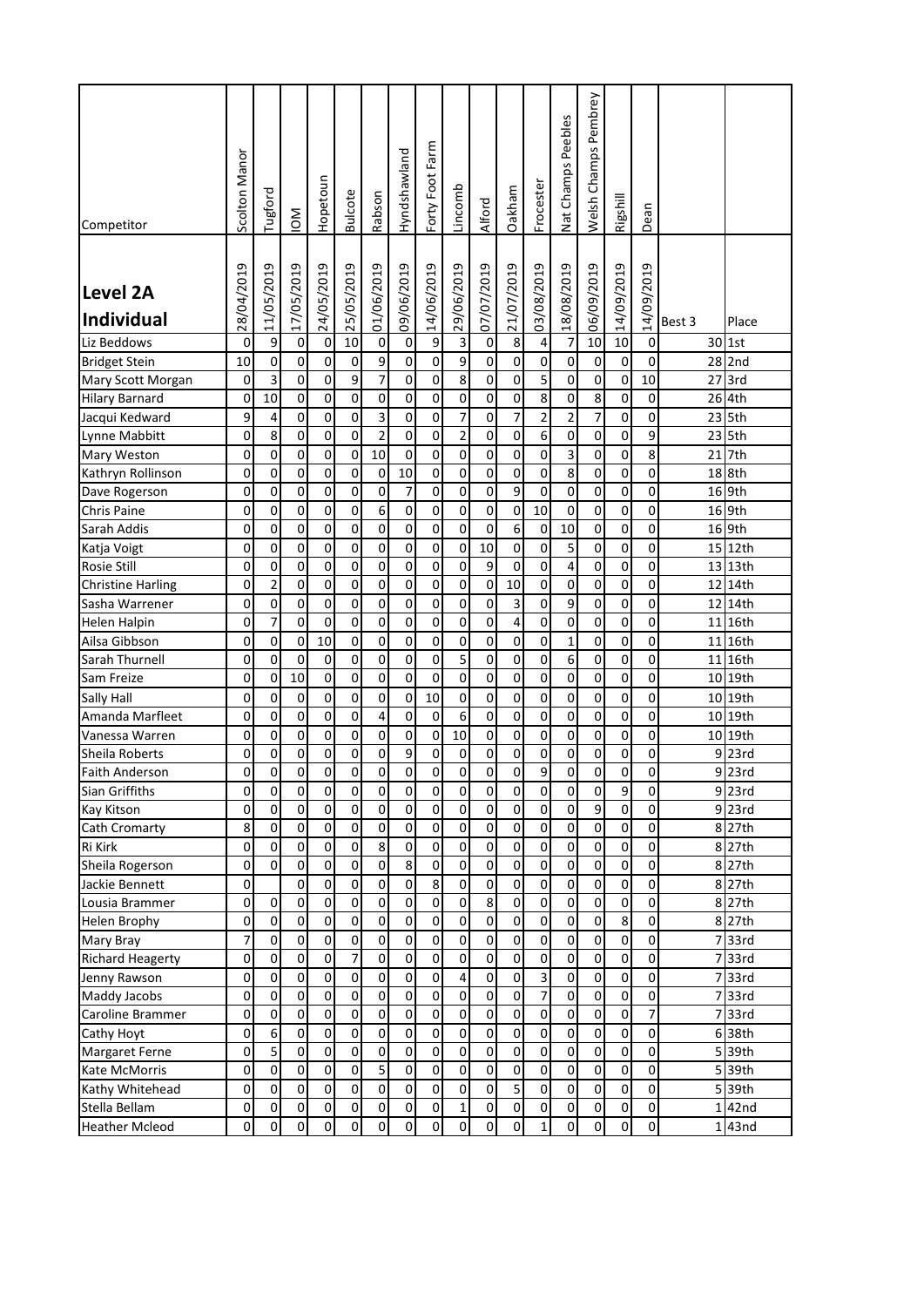| Competitor                        | Scolton Manor | Tugford        | Hopetoun    | <b>Bulcote</b> | Rabson         | Hyndshawland   | Forty Foot Farm | Lincomb             | Alford      | $\sum_{i=1}^{n}$ | Oakham      | Frocester      | Nat Champs Peebles | Welsh Champs Pembrey | Rigshill       |             |        |          |
|-----------------------------------|---------------|----------------|-------------|----------------|----------------|----------------|-----------------|---------------------|-------------|------------------|-------------|----------------|--------------------|----------------------|----------------|-------------|--------|----------|
| <b>Level 2A Pairs</b>             | 28/04/2019    | 11/05/2019     | 24/03/2019  | 25/05/2019     | 01/06/2019     | 09/06/2019     | 14/06/2019      | 29/06/2019          | 07/07/2019  | 07/07/2009       | 21/07/2019  | 03/08/2019     | 18/08/2019         | 06/09/2019           | 14/09/2019     |             | Best 3 | Place    |
| Kathy Whitehead & Yolande Ifold   | 8             | 9              | 0           | $\pmb{0}$      | 10             | $\pmb{0}$      | $\mathbf 0$     | 10                  | $\pmb{0}$   | 0                | 0           | 0              | 0                  | 8                    | $\Omega$       | $\mathbf 0$ |        | 29 1st   |
| Izzy France & Sasha Warrener      | $\mathbf 0$   | 10             | $\mathbf 0$ | 8              | $\mathbf 0$    | $\pmb{0}$      | 10              | 5                   | $\mathbf 0$ | $\pmb{0}$        | 0           | 0              | $\overline{0}$     | $\mathbf 0$          | $\overline{0}$ | $\mathbf 0$ |        | 28 2nd   |
| Cath Cromarty & Cressy Murphy     | $\mathbf 0$   | $\mathbf 0$    | 0           | $\mathbf 0$    | 0              | 0              | $\mathbf 0$     | 9                   | 0           | 0                | 9           | 0              | 5                  | 10                   | 0              | $\mathbf 0$ |        | $28$ 2nd |
| Cara Newman & Anna Newman         | $\mathbf 0$   | $\mathbf 0$    | 9           | $\mathbf 0$    | 0              | $\overline{9}$ | $\mathbf 0$     | $\mathsf{o}$        | 9           | $\overline{0}$   | 0           | $\mathbf 0$    | 4                  | $\mathbf 0$          | $\mathbf 0$    | 0           |        | 27 4th   |
| Amanda Marfleet & Vicki Glynn     | $\mathbf 0$   | $\overline{7}$ | 0           | $\mathbf 0$    | 0              | 0              | $\mathbf 0$     | 0                   | 0           | 0                | 0           | 0              | 9                  | $\mathsf 0$          | 10             | 0           |        | 26 5th   |
| Gill Boulding & Cathy Hoyt        | 9             | $\mathbf 0$    | $\mathbf 0$ | 0              | $\overline{7}$ | 0              | $\mathbf 0$     | 3                   | 0           | 0                | 0           | 0              | $\mathbf 0$        | 9                    | $\mathbf 0$    | 0           |        | 25 6th   |
| Christine Harling & Zara Lawlor   | $\Omega$      | $\Omega$       | $\Omega$    | 0              | 8              | $\mathbf 0$    | 8               | $\overline{4}$      | 0           | 0                | 0           | $\mathbf 0$    | 8                  | $\mathbf 0$          | $\mathbf 0$    | $\Omega$    |        | 24 7th   |
| Sian Griffiths & Helen Brophy     | 10            | $\mathbf 0$    | 0           | $\mathbf 0$    | 9              | 0              | $\mathbf 0$     | 0                   | 0           | 0                | 0           | 0              | $\mathbf 0$        | 0                    | $\mathbf 0$    | $\mathbf 0$ |        | 19 8th   |
| Jo Borston & Clare Foy            | $\mathbf 0$   | $\mathbf 0$    | 0           | $\mathbf 0$    | 0              | 0              | 0               | $\mathsf{O}\xspace$ | $\mathbf 0$ | 0                | 0           | 9              | $\mathbf 0$        | 0                    | 9              | 0           |        | 18 9th   |
| Jen Roy & Mandy Peden             | $\mathbf 0$   | $\Omega$       | $\mathbf 0$ | $\mathbf 0$    | 0              | $\mathbf 0$    | $\mathbf 0$     | $\mathbf 0$         | 10          | 0                | $\mathbf 0$ | $\mathbf 0$    | $\overline{7}$     | 0                    | $\mathbf 0$    | $\mathbf 0$ |        | 17 10th  |
| Sue Jones & Jenni French          | $\mathbf 0$   | $\mathbf 0$    | 0           | $\mathbf 0$    | 0              | 0              | $\mathbf 0$     | 7                   | $\mathbf 0$ | 0                | 0           | 10             | $\mathbf 0$        | 0                    | $\overline{0}$ | 0           |        | 17 10th  |
| Sam Frize & Robert Thomson        | $\mathbf 0$   | $\Omega$       | $\mathbf 0$ | $\Omega$       | 0              | 0              | $\mathbf 0$     | $\mathbf 0$         | $\mathbf 0$ | 10               | 0           | 0              | 3                  | $\mathbf 0$          | $\mathbf 0$    | 0           |        | 13 12th  |
| Elizabeth Payne & Michael Payne   | $\mathbf 0$   | $\mathbf 0$    | 10          | $\Omega$       | $\Omega$       | $\mathbf 0$    | 0               | 0                   | 0           | 0                | 0           | 0              | $\overline{0}$     | 0                    | $\overline{0}$ | $\mathbf 0$ |        | 10 13th  |
| Mary Weston & Anna Lea            | 0             | $\mathbf 0$    | 0           | 10             | 0              | $\overline{0}$ | 0               | $\overline{0}$      | 0           | $\overline{0}$   | 0           | $\overline{0}$ | $\mathbf 0$        | 0                    | $\mathbf 0$    | 0           |        | 10 13th  |
| Caroline Brammer & Louisa Brammer | 0             | $\mathbf 0$    | $\mathbf 0$ | $\mathbf 0$    | $\mathbf 0$    | 10             | $\mathbf 0$     | $\mathbf 0$         | 0           | 0                | $\mathbf 0$ | 0              | $\mathbf 0$        | 0                    | $\overline{0}$ | 0           |        | 10 13th  |
| Sarah Wynn & Peggy Sofley         | $\mathbf 0$   | $\mathbf 0$    | $\mathbf 0$ | $\mathbf 0$    | $\mathbf 0$    | $\mathbf 0$    | $\mathbf 0$     | 0                   | 0           | 0                | 10          | $\mathbf 0$    | $\mathbf 0$        | $\mathbf 0$          | $\mathbf 0$    | 0           |        | 10 13th  |
| Sheila & Dave Rogerson            | $\mathbf 0$   | 0              | $\mathbf 0$ | 0              | $\mathbf 0$    | $\mathbf 0$    | $\mathbf 0$     | $\mathbf 0$         | $\mathbf 0$ | 0                | $\mathbf 0$ | 0              | 10                 | $\mathbf 0$          | $\mathbf 0$    | 0           |        | 10 13th  |
| Lizzie Murdoch & Kathryn Rollison | $\mathbf 0$   | $\mathbf 0$    | $\mathbf 0$ | 9              | $\mathbf 0$    | 0              | $\mathbf 0$     | 0                   | 0           | 0                | 0           | 0              | $\mathbf 0$        | 0                    | $\mathbf 0$    | 0           |        | 9 18th   |
| Jo Borston & Helen Brophy         | $\mathbf 0$   | $\mathbf 0$    | 0           | 0              | $\mathbf 0$    | 0              | 9               | 0                   | 0           | 0                | 0           | 0              | $\mathbf 0$        | 0                    | $\mathbf 0$    | $\mathbf 0$ |        | 9 18th   |
| Jo Ralston & Wendy Corlett        | $\mathbf 0$   | $\mathbf 0$    | $\mathbf 0$ | $\mathbf 0$    | 0              | $\mathbf 0$    | $\mathbf 0$     | $\mathbf 0$         | 0           | 9                | 0           | 0              | $\overline{0}$     | 0                    | $\mathbf 0$    | $\mathbf 0$ |        | 9 18th   |
| Chris Paine & Daisy Allen         | $\Omega$      | $\Omega$       | 0           | $\Omega$       | $\mathbf 0$    | $\mathbf 0$    | 0               | 8                   | 0           | 0                | 0           | 0              | O                  | 0                    | $\Omega$       | $\Omega$    |        | 8 21st   |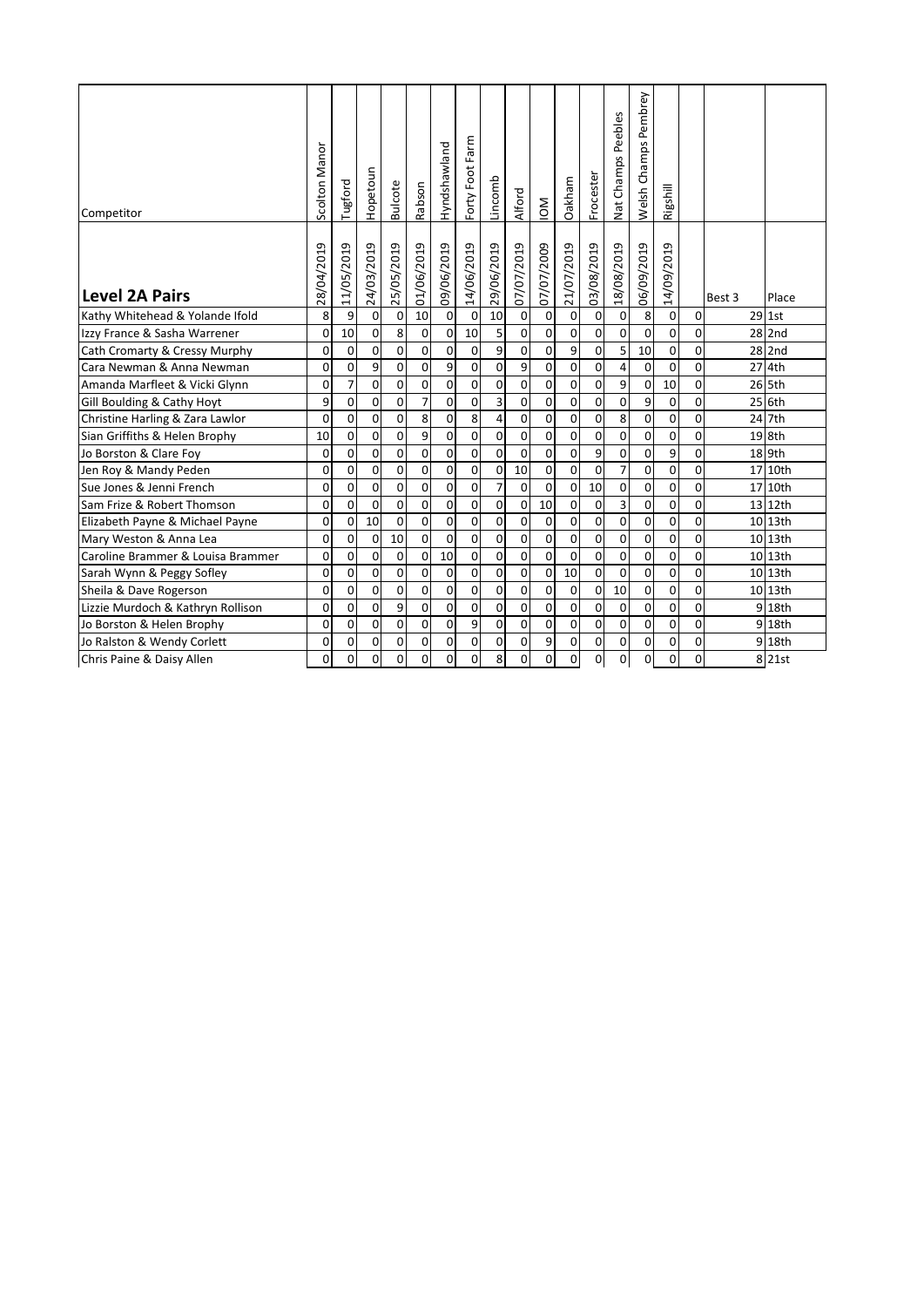| Competitor                | Tugford        | <b>Bulcote</b> | Forty Foot Farm                      | Alford         | Lincs          | Oakham         | Nat Champs Peebles | Welsh Champs Pembrey |                |        |           |
|---------------------------|----------------|----------------|--------------------------------------|----------------|----------------|----------------|--------------------|----------------------|----------------|--------|-----------|
| <b>Level 3 Indviduals</b> | 11/05/2019     | 25/05/2019     | 14/06/2019                           | 07/07/2019     | 14/07/2019     | 21/07/2019     | 18/08/2019         | 06/09/2019           |                | Best 3 | Place     |
| Vanessa Warren            | 10             | 10             | 10                                   | $\pmb{0}$      | $\overline{7}$ | 10             | $\mathbf 0$        | 10                   | 0              |        | 30 1st    |
| Sheila Roberts            | $\mathsf 0$    | $\mathbf 0$    | $\mathbf 0$                          | 9              | $\overline{5}$ | $\pmb{0}$      | 10                 | $\mathbf 0$          | 0              |        | $24$  2nd |
| Sian Griffiths            | 0              | $\overline{7}$ | 8                                    | $\mathbf 0$    | $\mathbf 0$    | $\mathbf 0$    | 8                  | $\overline{7}$       | 0              |        | $23$ 3rd  |
| Alex Robinson             | 0              | 9              | $\overline{5}$                       | $\mathbf 0$    | $\mathbf 0$    | $\overline{0}$ | $\overline{9}$     | $\overline{0}$       | $\overline{0}$ |        | $23$ 3rd  |
| Kathryn Rollinson         | 0              | $\mathbf 0$    | $\overline{0}$                       | $\mathbf 0$    | 10             | 9              | $\mathbf 0$        | $\mathbf 0$          | $\overline{0}$ |        | $19$ 5th  |
| <b>Kirsty Adams</b>       | 0              | 8              | 9                                    | $\overline{0}$ | $\mathbf 0$    | 0              | $\mathbf 0$        | $\mathbf 0$          | 0              | 17     | 6th       |
| Anita Thomas              | $\mathbf 0$    | $\mathbf 0$    | $\overline{7}$                       | $\mathsf 0$    | $\mathsf 0$    | 8              | $\overline{0}$     | $\mathbf 0$          | 0              |        | $15$ 7th  |
| Caitlin Crossely          | 0              | $\mathbf 0$    | 6                                    | 0              | 9              | 0              | $\mathbf 0$        | $\mathbf 0$          | $\overline{0}$ |        | 15 7th    |
| <b>Sally Hall</b>         | 0              | $\mathbf 0$    | $\overline{0}$                       | 0              | 6              | $\mathbf 0$    | $\overline{7}$     | $\mathbf 0$          | 0              |        | $13$ 9th  |
| <b>Faith Anderson</b>     | 6              | $\overline{0}$ | 4                                    | $\mathbf 0$    | $\mathbf 0$    | $\mathbf 0$    | $\mathbf 0$        | $\mathbf 0$          | $\mathbf 0$    |        | 10 10th   |
| Liz Davison               | 0              | $\overline{0}$ | $\overline{0}$                       | 10             | $\mathbf 0$    | $\overline{0}$ | $\overline{0}$     | $\overline{0}$       | 0              |        | 10 10th   |
| Caroline Brammer          | 9              | $\overline{0}$ | $\overline{0}$                       | $\mathbf 0$    | $\mathbf 0$    | $\overline{0}$ | $\overline{0}$     | $\overline{0}$       | $\overline{0}$ |        | $9$ 12th  |
| <b>Heather McLeod</b>     | 0              | $\mathsf 0$    | $\overline{0}$                       | 0              | $\overline{0}$ | 0              | 9                  | $\mathbf 0$          | $\overline{0}$ |        | $9$ 12th  |
| Sarah Thurnell            | 8              | $\mathbf 0$    | 0                                    | $\overline{0}$ | 0              | 0              | $\overline{0}$     | $\mathbf 0$          | 0              |        | 8 14th    |
| Sheila Rogerson           | 0              | $\mathbf 0$    | $\overline{0}$                       | $\mathbf 0$    | 8              | $\mathbf 0$    | $\overline{0}$     | $\mathbf 0$          | 0              |        | 8 14th    |
| <b>Chrissie Harling</b>   | 0              | $\mathbf 0$    | 0                                    | 0              | $\mathsf 0$    | 0              | $\mathbf 0$        | 8                    | $\overline{0}$ |        | 8 14th    |
| Kate Gillam               | $\overline{7}$ | $\mathbf 0$    | $\overline{0}$                       | $\mathbf 0$    | $\mathbf 0$    | 0              | 0                  | $\mathbf 0$          | 0              |        | 7 17th    |
| <b>Chris Paine</b>        | 5              | $\mathbf 0$    | $\mathbf 0$                          | $\mathbf 0$    | $\mathbf 0$    | $\mathbf 0$    | $\mathbf 0$        | $\mathbf 0$          | 0              |        | 5 18th    |
| Sasha Warrener            | 0              | $\mathbf 0$    | 0                                    | 0              | 4              | $\mathbf 0$    | $\mathbf 0$        | $\mathbf 0$          | 0              |        | 4 19th    |
| Mary Morgan Scott         | 0              | $\mathbf 0$    | $\overline{\overline{\overline{3}}}$ | 0              | 0              | 0              | 0                  | $\mathbf 0$          | 0              |        | 3 20th    |
| <b>Mary Weston</b>        | 0              | $\mathbf 0$    | $\overline{0}$                       | $\overline{0}$ | $\overline{3}$ | 0              | 0                  | $\overline{0}$       | 0              |        | 3 20th    |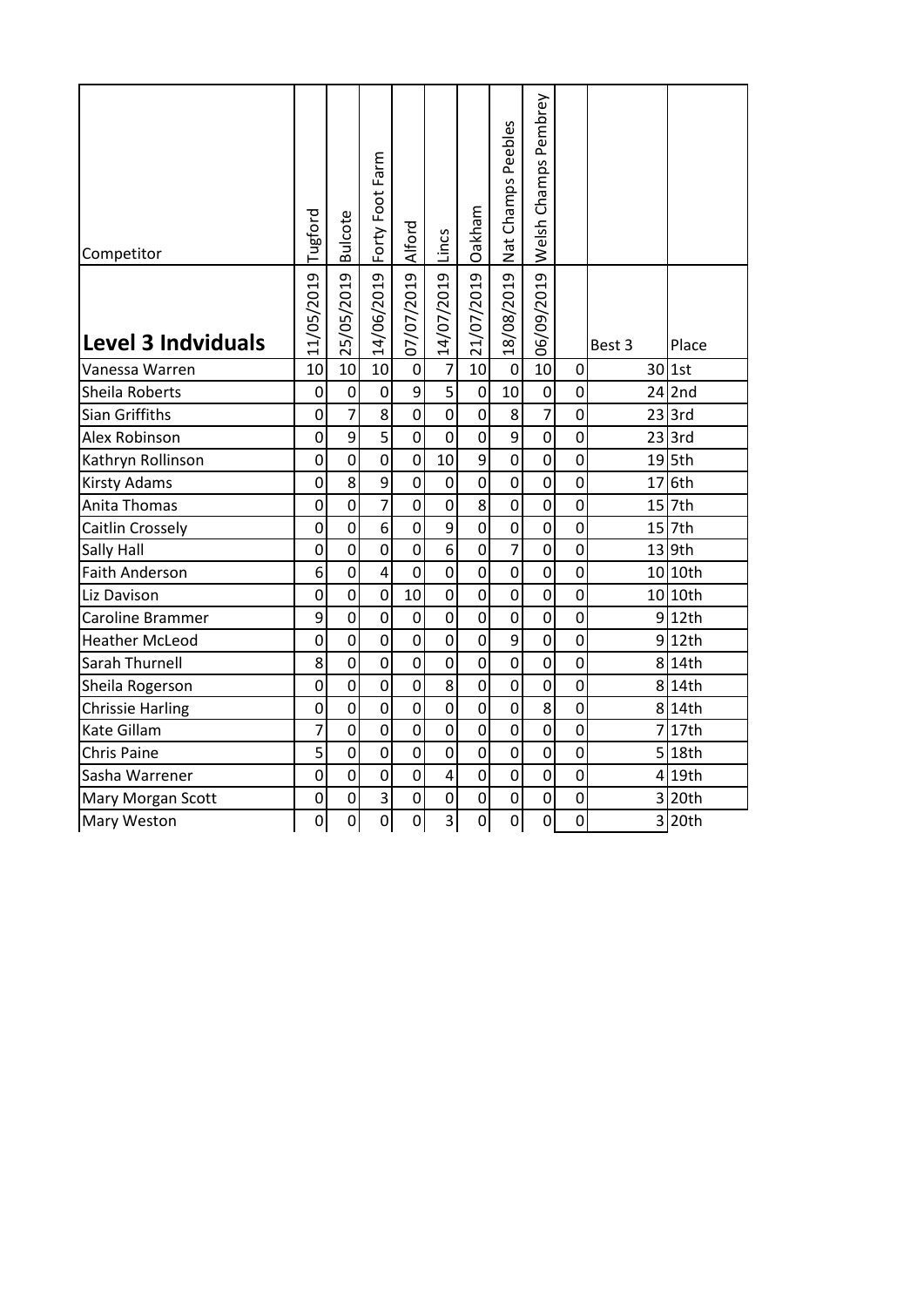| Competitor                              | Tugfrod                               | <b>Bulcote</b>     | Forty Foot Farm | Lincs       | Oakham         | Peebles<br>Champs<br>Nat | Pembrey<br>Welsh Champs |        |          |
|-----------------------------------------|---------------------------------------|--------------------|-----------------|-------------|----------------|--------------------------|-------------------------|--------|----------|
| <b>Level 3 Pairs</b>                    | 1/05/2019<br>$\overline{\phantom{0}}$ | 5/05/219<br>$\sim$ | 14/06/2019      | 14/07/2019  | 21/07/2019     | 8/08/2019<br>$\ddot{ }$  | 06/09/2019              | Best 3 | Place    |
| Claire Pollard & Sarah Vaughan          | 0                                     | 10                 | $\mathsf 0$     | 10          | 10             | 10                       | 0                       |        | 30 1st   |
| Heather McLeod & Helen Dawson           | 8                                     | $\mathbf 0$        | 10              | $\mathbf 0$ | 0              | 9                        | $\mathbf 0$             |        | $27$ 2nd |
| Bev Stevens & Steph Cherrington         | 10                                    | 9                  | $\mathbf 0$     | 0           | 6              | 0                        | $\mathbf 0$             |        | $25$ 3rd |
| Rebecca Hitchcock & Amanda Whyatt Watts | 9                                     | $\Omega$           | 0               | 0           | 0              | 0                        | 8                       |        | 17 4th   |
| Sheila Roberts & Sheila Rogerson        | 0                                     | 8                  | $\mathsf 0$     | 0           | 8              | 0                        | $\mathbf 0$             |        | $16$ 5th |
| Dave Rogerson & Sheila Rogerson         | 0                                     | $\Omega$           | $\mathsf 0$     | 0           | 0              | $\mathbf 0$              | 10                      |        | 10 6th   |
| Mary Weston & Bridget Stein             | 0                                     | $\pmb{0}$          | 9               | 0           | $\mathbf 0$    | $\mathbf 0$              | $\pmb{0}$               |        | 9 7th    |
| Helen Martin & Bev Abbot                | 0                                     | 0                  | $\pmb{0}$       | 0           | 9              | 0                        | $\pmb{0}$               |        | $9$ 7th  |
| Jane McGregor & Jane Anscombe           | $\Omega$                              | $\Omega$           | $\mathbf 0$     | $\Omega$    | $\Omega$       | $\Omega$                 | 9                       |        | 9 7th    |
| Bridget Stein & Chris Paine             | $\overline{0}$                        | 0                  | $\pmb{0}$       | 0           | $\overline{7}$ | $\Omega$                 | $\mathbf 0$             |        | 7 10th   |
| Phillipa Thornton & Sally Hall          | 0                                     | 0                  | 0               | 0           | 5              | 0                        | $\mathbf 0$             |        | 5 11th   |